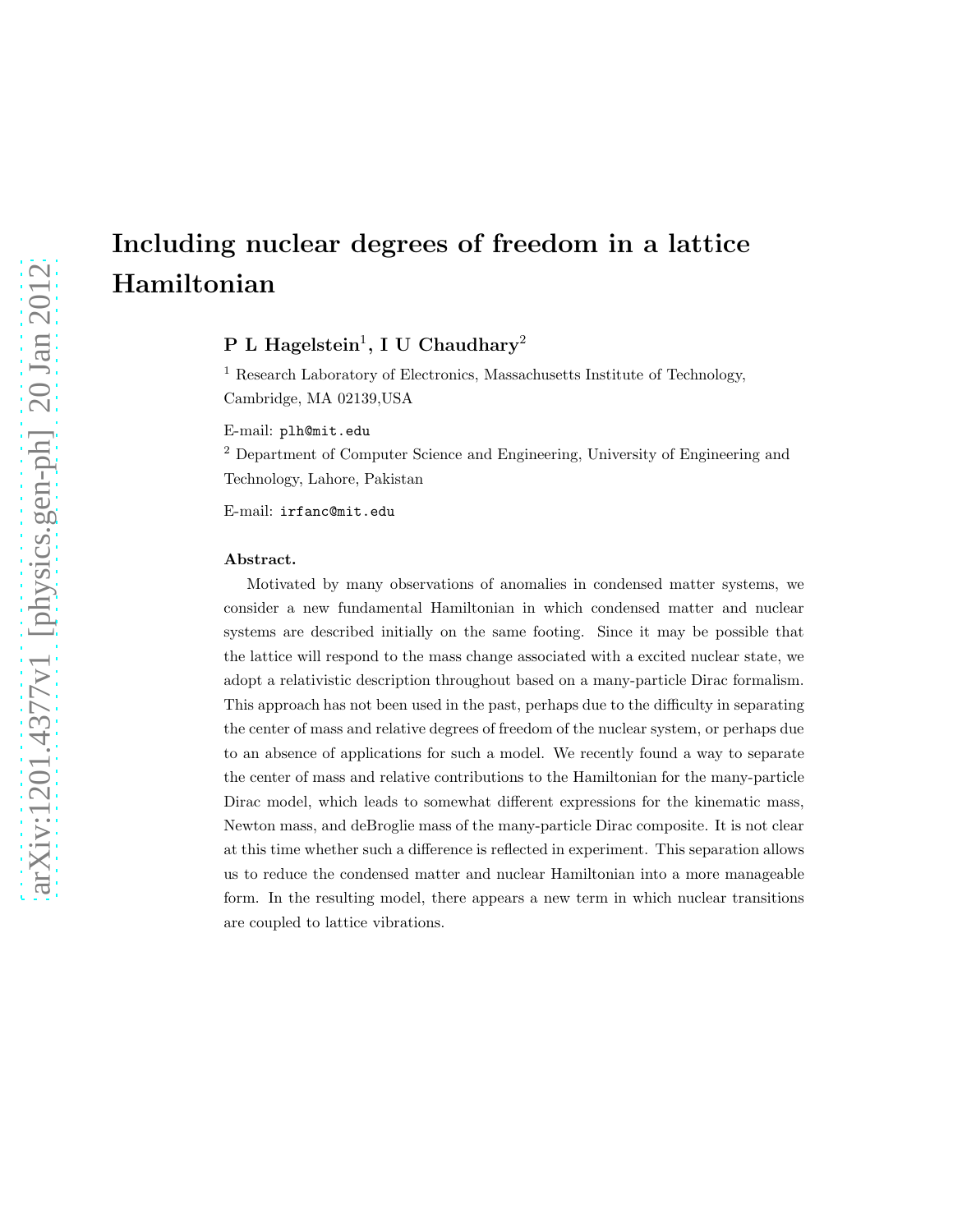# 1. Introduction

From a condensed matter viewpoint, a solid is made of of nuclei and electrons, where the nuclei can for the most part be treated as point particles [\[1\]](#page-22-0). In cases where a more sophisticated description is needed, the basic description is augmented with nuclear spin, magnetic moments, and electric quadrupole moments [\[2\]](#page-22-1). Essentially the only place that excited states show up is in Mössbauer studies where they are required in order to describe the absorption or emission of a gamma [\[3\]](#page-22-2). The picture that results is both wonderfully simple and very rich; simple, in that the Born-Oppenheimer separation allows us to reduce the problem to electronic bands and phonon modes; and rich, as the models that result describe a wide range of basic, subtle, and occasionally unexpected physical phenomena. This basic approach to condensed matter physics has been sufficiently successful over the years that it would require some rather dramatic new experimental result before we might be motivated to revise it in any significant way.

In recent years there have been claims of experimental results which at a fundamental level seem not to be consistent with this basic viewpoint of condensed matter physics. In the Fleischmann-Pons excess heat effect  $[4, 5]$  $[4, 5]$ , a great deal of energy is generated which is thought to have a nuclear origin (since there are no commensurate chemical byproducts, and since <sup>4</sup>He is observed as a possible product in amounts proportional to the energy produced [\[6,](#page-22-5) [7,](#page-22-6) [8\]](#page-22-7)), without commensurate energetic nuclear products [\[9\]](#page-22-8). In these experiments it almost seems as if the solid is taking up an MeV quantum; if so, then this constitutes an effect which seems very hard to understand within our current condensed matter framework. Given that such an effect seems impossible to contemplate within modern condensed matter physics (and also within modern nuclear physics), a natural reaction has been to go with the existing picture (supported by a very large body of experimental results and a consistent and mature theory), and to reject the Fleischmann-Pons experiment as simply being in error  $|10|$ .

During the past two decades and more this de facto solution has been adopted generally, and it has worked surprisingly well. Science has advanced substantially; there are now even more experimental and theoretical results which support the modern condensed matter viewpoint; and those who pursue anomalies such as the Fleischmann-Pons experiment are isolated from science and ignored [\[11\]](#page-22-10).

Meanwhile, another experimental result has been put forth which challenges our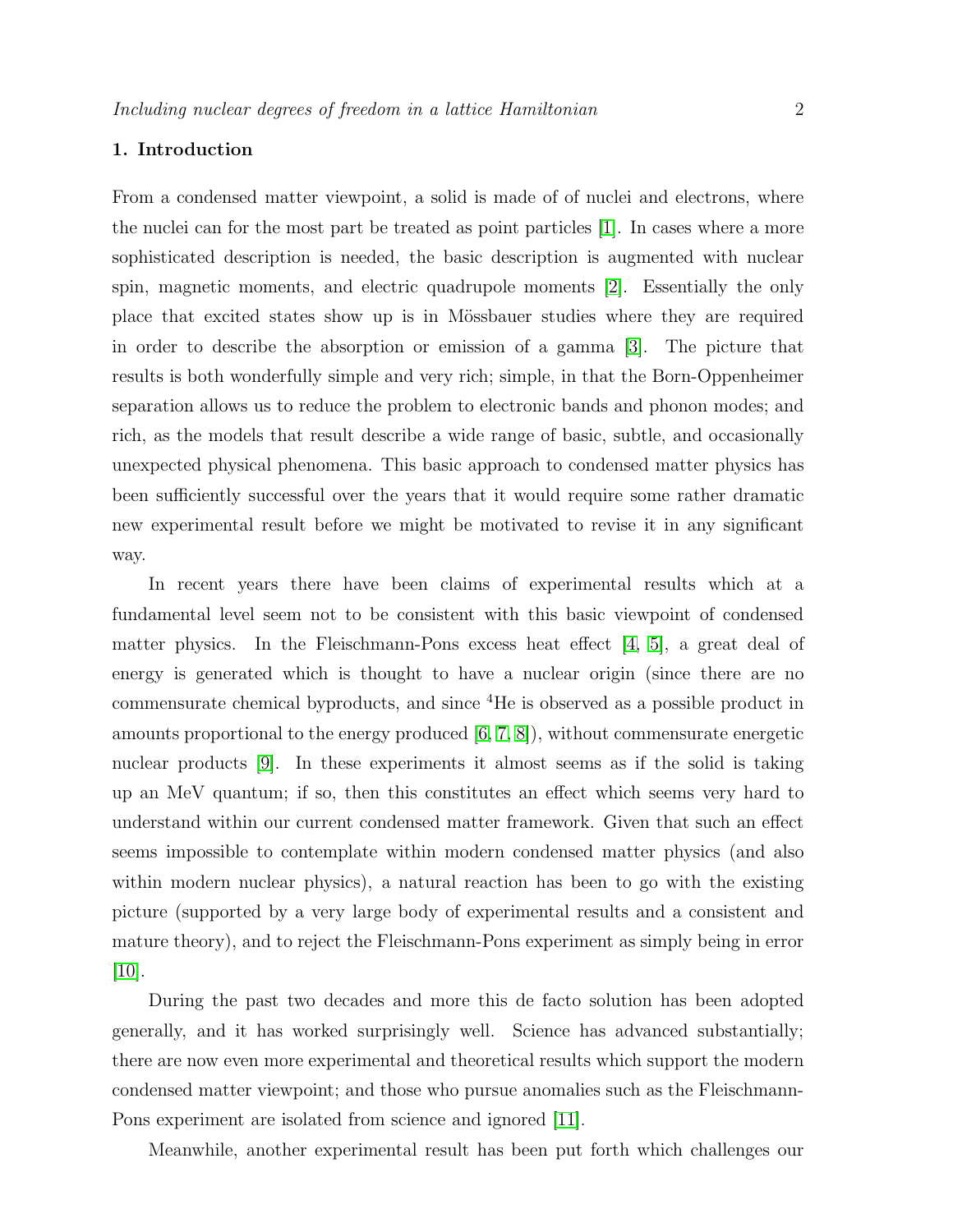modern view of condensed matter physics. Karabut has studied a variety of anomalies in high-current density glow discharge experiments, and in the course of the work noticed that collimated x-ray emission occurred in powerful bursts normal to metal coin-shaped samples that served as cathodes [\[12,](#page-22-11) [13,](#page-22-12) [14,](#page-22-13) [15\]](#page-22-14). Although anomalous emission effects are seen when the discharge is on, the powerful bursts of collimated x-rays are observed on the order of a millisecond after the discharge is turned off. A current spike occurs when the discharge is shut off, which we might imagine causes vibrations in the sample. It seems as if the vibrational energy is being communicated somehow to produce inphase electronic or nuclear excitation at x-ray energies, which then produces collimated x-ray emission through a phased array emission effect. We note that a related effect involving the collimated emission of gamma-rays in beamlets was reported earlier by Gozzi [\[16\]](#page-22-15). Needless to say, such an effect has no place in modern condensed matter physics.

In experiments performed by the Piantelli group, hydrogen is absorbed in nickel samples at elevated temperature, resulting in a thermal effect (consistent with energy generation)  $[17], [18],$  $[17], [18],$  $[17], [18],$  low-level nuclear effects (gamma and neutron emission  $[19], [20],$  $[19], [20],$  $[19], [20],$ and the appearance of new elements [\[21\]](#page-22-20). This latter effect (appearance of new elements) in these experiments is not a low-level effect. Once again, such effects are not predicted in modern condensed matter physics.

These experimental results, and many others, have motivated us to explore new models that might be relevant. A major issue that we have been interested in is the possibility of coherent energy exchange between quantum systems with mismatched characteristic energies, which we considered to be the biggest theoretical problem associated with the anomalies. Coherent energy exchange between mismatched quantum systems occurs in high harmonic generation [\[22\]](#page-22-21), so we know that it is possible in principle. However, there seems to be no analog to Corkum's mechanism [\[23\]](#page-23-0),[\[24\]](#page-23-1) present in the condensed matter system. A lesser version of the effect is known within the multiphoton regime of the spin-boson model, which is used to model basic linear interactions of two-level systems with an oscillator [\[25\]](#page-23-2),[\[26\]](#page-23-3),[\[27\]](#page-23-4). We found that if the two-level system is augmented with loss, the coherent energy exchange rate is increased dramatically. This is due to the fact that destructive interference limits the rate at which coherent energy exchange occurs in the spin-boson model, so augmenting the model with a mechanism that removes this destructive interference would be expected to improve coherent energy exchange rates [\[28\]](#page-23-5),[\[29\]](#page-23-6),[\[30\]](#page-23-7),[\[31\]](#page-23-8).

Coherent energy exchange in these models works best when the coupling between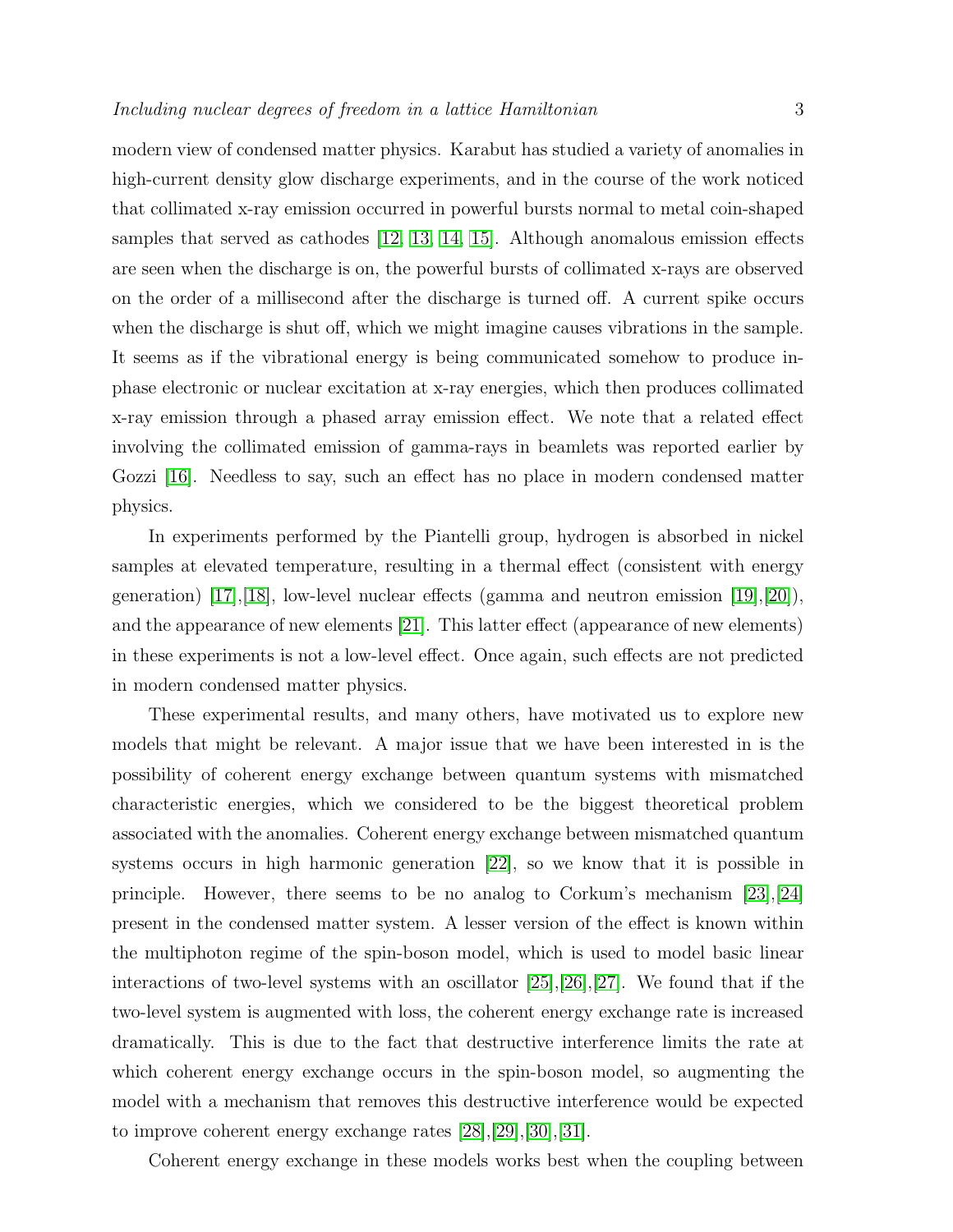the two-level transition (representing electronic and nuclear transitions) and oscillator (representing a vibrational mode) is strong. We studied a further generalization of the lossy spin-boson model in which two transitions are coupled to an oscillator, where one is strongly-coupled and one is weakly-coupled [\[32\]](#page-23-9). We found that the strongly coupled system could assist coherent energy exchange for the weakly coupled system. The model that resulted appeared to us to be very closely related to excess heat production in the Fleischmann-Pons experiment, assuming that the mechanism involved  $D_2$ <sup>4</sup>He transitions that were weakly coupled to a phonon mode (weakly coupled due to the Coulomb repulsion between the deuterons), and that a strongly-coupled transition were also present. The big problem in this kind of model ends up being the identification of the strongly-coupled transition. Finding an appropriate strongly-coupled transition with sufficiently strong coupling to do the job seems problematic within the approach [\[33\]](#page-23-10).

After analyzing many candidate transitions, we came to the conclusion that there were no physical transitions which could serve as the strongly-coupled two-level transition within the model. We were optimistic in our writing about the possibility that systems described by three-level systems (or N-level systems) would be able to do the job. After putting in a great deal of work on analyzing the strongly-coupled threelevel system, it seemed once again that the coupling was simply not strong enough to make a connection with experiment. This conclusion was supported by spectral data from Karabut [\[34\]](#page-23-11), which seemed to be qualitatively consistent with the approach and models, but which would require much stronger coupling to explain.

All of this has led us to the conclusion that we are going to need a new kind of model in order to account for the experimental results. To obtain coupling sufficiently strong to be consistent with the Karabut experiment, we require very strong interactions that are on the general order of what would occur in a nuclear configuration mixing calculation. Yet there is no reason to expect that nuclear configuration interactions can couple to a phonon mode. In our earlier efforts to describe such an effect, we concluded that the internal nuclear degrees of freedom associated with configuration mixing separated cleanly from the vibrational degrees of freedom. For many years there has seemed to be no viable solution within the general approach, which has been very discouraging.

The intuitive picture that has emerged over the past few years of thinking about the problem is that the different excited states of the nucleus have different masses, and under appropriate conditions it may be possible for the nucleus to notice the mass differences of the different configurations. This could provide the physical basis for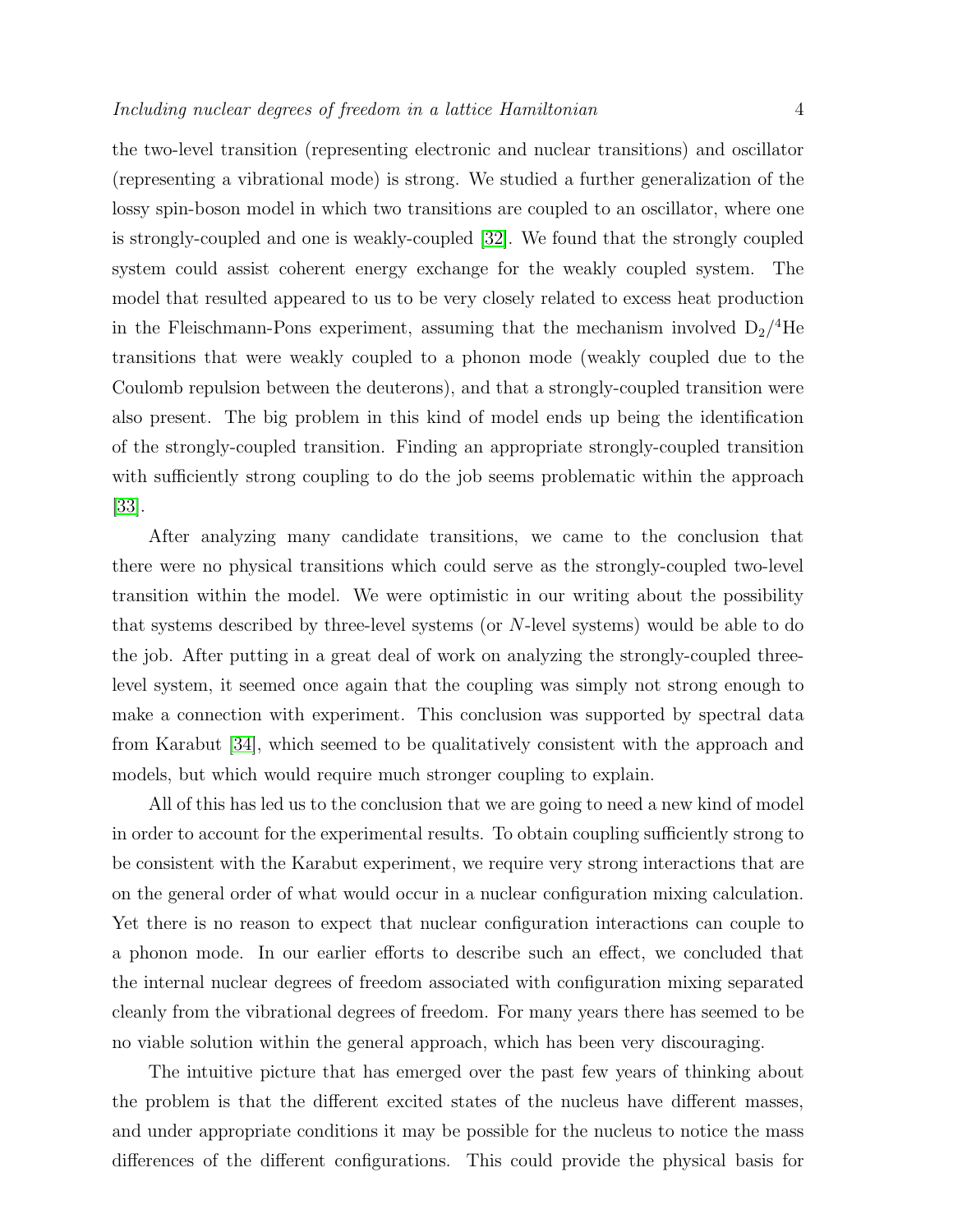phonon exchange in association with configuration mixing. To describe such an effect, we need to develop a description of the associated coupling, which seems not to be available in the literature. One approach is to begin with a relativistic model for the nucleons, and then reduce it in some way to obtain a low momentum approximation in which the associated mass effects are retained.

The issues under discussion fit within the generic heading of relativistic quantum mechanics, which before 1950 would likely have implied the two-body Dirac equation as a starting place. However, the need for a manifestly covariant relativistic quantum theory more generally led to the development of modern quantum field theory, which could in principle be used for problems of interest to us. Field theory is much more complicated than relativistic quantum mechanics, so we would prefer a simpler model derived from relativistic quantum mechanics if possible. In this day and age, there are many relativistic quantum models that have been derived from field theory (such as the Bethe-Salpeter equation, as well as others [\[35\]](#page-23-12)).

We started with the two-body Dirac model, and found that it was possible to define a kinematic mass in terms of exact solutions to the time-independent problem [\[36\]](#page-23-13). The approach that was used allowed for a simple way to separate center of mass and relative mass terms in the Hamiltonian. This is interesting in view of the discussion above, as it allows us to contemplate the construction of new lattice models in which the different masses of the nuclear excited states comes in naturally. We provide a brief review of the approach presented in [\[36\]](#page-23-13) in the next section, and then generalize it in the following section to a finite basis state model for a nucleus. The resulting model can then be used directly to develop a new Hamiltonian for nuclei in a lattice that includes the coupling consistent with a many-particle Dirac formulation.

Interestingly, the model that results seems to include a relativistic effect which provides a direct coupling between the lattice motion and excitations in the nucleus. The resulting model appears to be much more closely connected with our earlier models than we had expected, which provides the motivation to explore the model further in the future.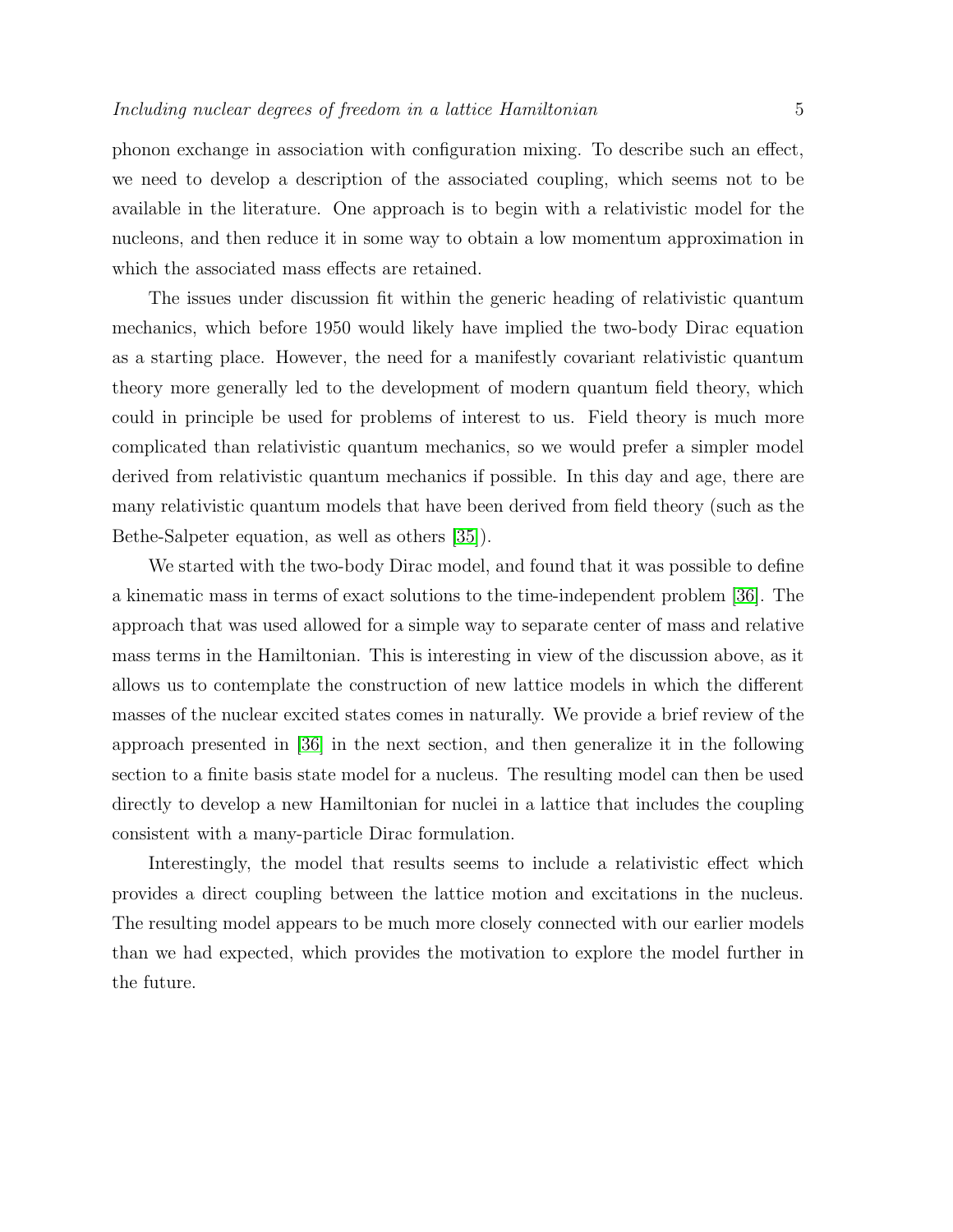## 2. Modified deBroglie relation for a Dirac composite eigenstate

We begin with a description of the nucleus in terms of Dirac particles within the context of a many-particle Dirac Hamiltonian

$$
\hat{H} = \sum_{j} \alpha_j \cdot c \hat{\mathbf{p}}_j + \beta_j M_j c^2 + \sum_{j < k} V_{jk} (\mathbf{r}_k - \mathbf{r}_j) \tag{1}
$$

Protons and neutrons are composite particles with internal quark structure, and one might criticize the use of a Dirac point-particle description for composites in this case; however, for our purposes it seems the simplest place to start. The Dirac  $\alpha$  and  $\beta$ matrices are

$$
\boldsymbol{\alpha} = \begin{pmatrix} 0 & \boldsymbol{\sigma} \\ \boldsymbol{\sigma} & 0 \end{pmatrix} \qquad \boldsymbol{\beta} = \begin{pmatrix} I & 0 \\ 0 & -I \end{pmatrix} \tag{2}
$$

The interaction between two nucleons appears here as  $V_{jk}(\mathbf{r}_k - \mathbf{r}_j)$ ; we assume that this includes strong force and electromagnetic interactions. We assume the  $\Phi$  is an exact solution to the time-independent equation

<span id="page-5-0"></span>
$$
\hbar\omega\Phi = \left[\sum_{j}\alpha_{j}\cdot c\hat{\mathbf{p}}_{j} + \beta_{j}M_{j}c^{2} + \sum_{j\n(3)
$$

#### 2.1. Center of mass and relative coordinates

The classical center of mass coordinate satisfy

$$
M\mathbf{R} = \sum_{j} m_j \mathbf{r}_j \tag{4}
$$

with

$$
M = \sum_{j} m_j \tag{5}
$$

The relative position coordinates are

$$
\boldsymbol{\xi}_j = \mathbf{r}_j - \mathbf{R} \tag{6}
$$

The total classical momentum is

$$
\mathbf{P} = \sum_{j} \mathbf{p}_{j} \tag{7}
$$

and the relative momenta are

$$
\boldsymbol{\pi}_j = \mathbf{p}_j - \frac{m_j}{M} \mathbf{P}
$$
 (8)

One of the relative position operators is redundant, since the sum of all relative position operators is zero; similarly one of the relative momentum operators is redundant.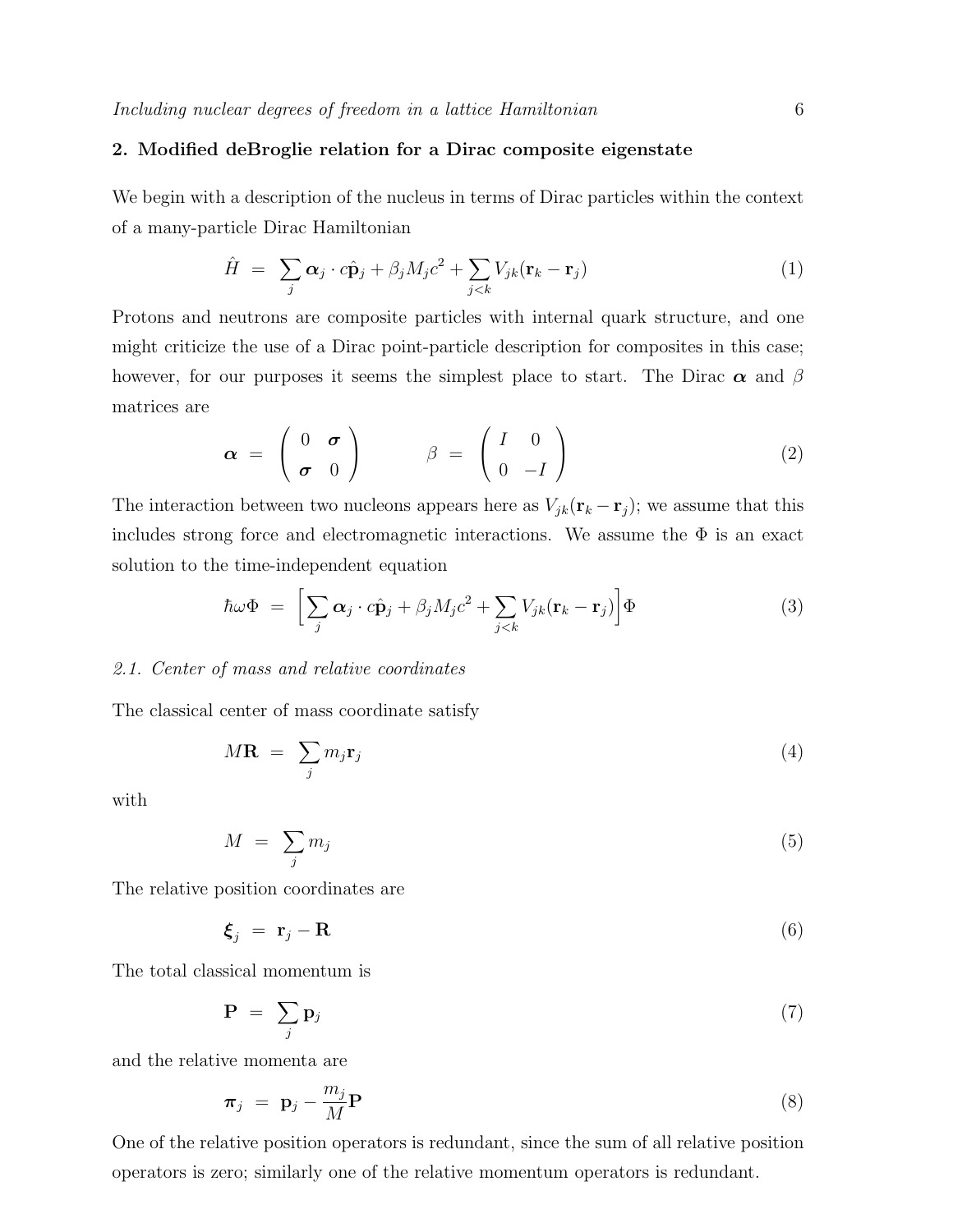# 2.2. Kinematic mass

The eigenvalue can be expressed in terms of relative and center of mass matrix elements according to

$$
\hbar \omega = \left\langle \Phi \Big| \left( \sum_{j} \frac{m_{j}}{M} \alpha_{j} \right) \cdot c \hat{\mathbf{P}} \Big| \Phi \right\rangle + \left\langle \Phi \Big| \sum_{j} \alpha_{j} \cdot c \hat{\pi}_{j} + \sum_{j} \beta_{j} m_{j} c^{2} + \sum_{j < k} V_{jk} (\boldsymbol{\xi}_{k} - \boldsymbol{\xi}_{j}) \Big| \Phi \right\rangle
$$
\n(9)

where  $\Phi$  is an exact solution to the eigenvalue equation [Equation [\(3\)](#page-5-0)]. We can add and subtract mass terms to obtain

$$
\hbar\omega = \left\langle \Phi \middle| \left( \sum_{j} \frac{m_j}{M} \alpha_j \right) \cdot c \hat{\mathbf{P}} + \left( \sum_{j} \frac{m_j}{M} \beta_j \right) M^* c^2 \middle| \Phi \right\rangle \n+ \left\langle \Phi \middle| \sum_{j} \alpha_j \cdot c \hat{\pi}_j + \sum_{j} \beta_j m_j c^2 + \sum_{j < k} V_{jk} (\boldsymbol{\xi}_k - \boldsymbol{\xi}_j) - \left( \sum_{j} \frac{m_j}{M} \beta_j \right) M^* c^2 \middle| \Phi \right\rangle (10)
$$

If we define the kinematic mass  $M^*$  according to

$$
M^*c^2 = \frac{\left\langle \Phi \Big| \sum_j \alpha_j \cdot c\hat{\pi}_j + \sum_j \beta_j m_j c^2 + \sum_{j < k} V_{jk} (\xi_k - \xi_j) \Big| \Phi \right\rangle}{\left\langle \Phi \Big| \sum_j \frac{m_j}{M} \beta_j \Big| \Phi \right\rangle} \tag{11}
$$

# 2.3. Eigenvalue relation for a single configuration

With this definition of the kinematic mass the eigenvalue simplifies to

$$
\hbar \omega = \left\langle \Phi \middle| \left( \sum_{j} \frac{m_j}{M} \alpha_j \right) \cdot c \hat{\mathbf{P}} + \left( \sum_{j} \frac{m_j}{M} \beta_j \right) M^* c^2 \middle| \Phi \right\rangle \tag{12}
$$

We can rotate to obtain

<span id="page-6-0"></span>
$$
\hbar\omega = \left\langle \Phi' \Big| \sum_{j} \frac{m_j}{M} \beta_j \Big| \Phi' \right\rangle \sqrt{(M^*c^2)^2 + c^2 |\mathbf{P}|^2}
$$
\n(13)

where we used

$$
\Phi' \sim e^{i\mathbf{P}\cdot\mathbf{R}/\hbar} \tag{14}
$$

These are the basic results that we reported in [\[36\]](#page-23-13). We interpret Equation [\(13\)](#page-6-0) as a modified deBroglie relation, in which  $\hbar\omega$  is now related to the relativistic energy  $\sqrt{(M^*c^2)^2+c^2|\mathbf{P}|^2}$  with a proportionality factor that is associated with a time dilation effect [\[37\]](#page-23-14),[\[38\]](#page-23-15).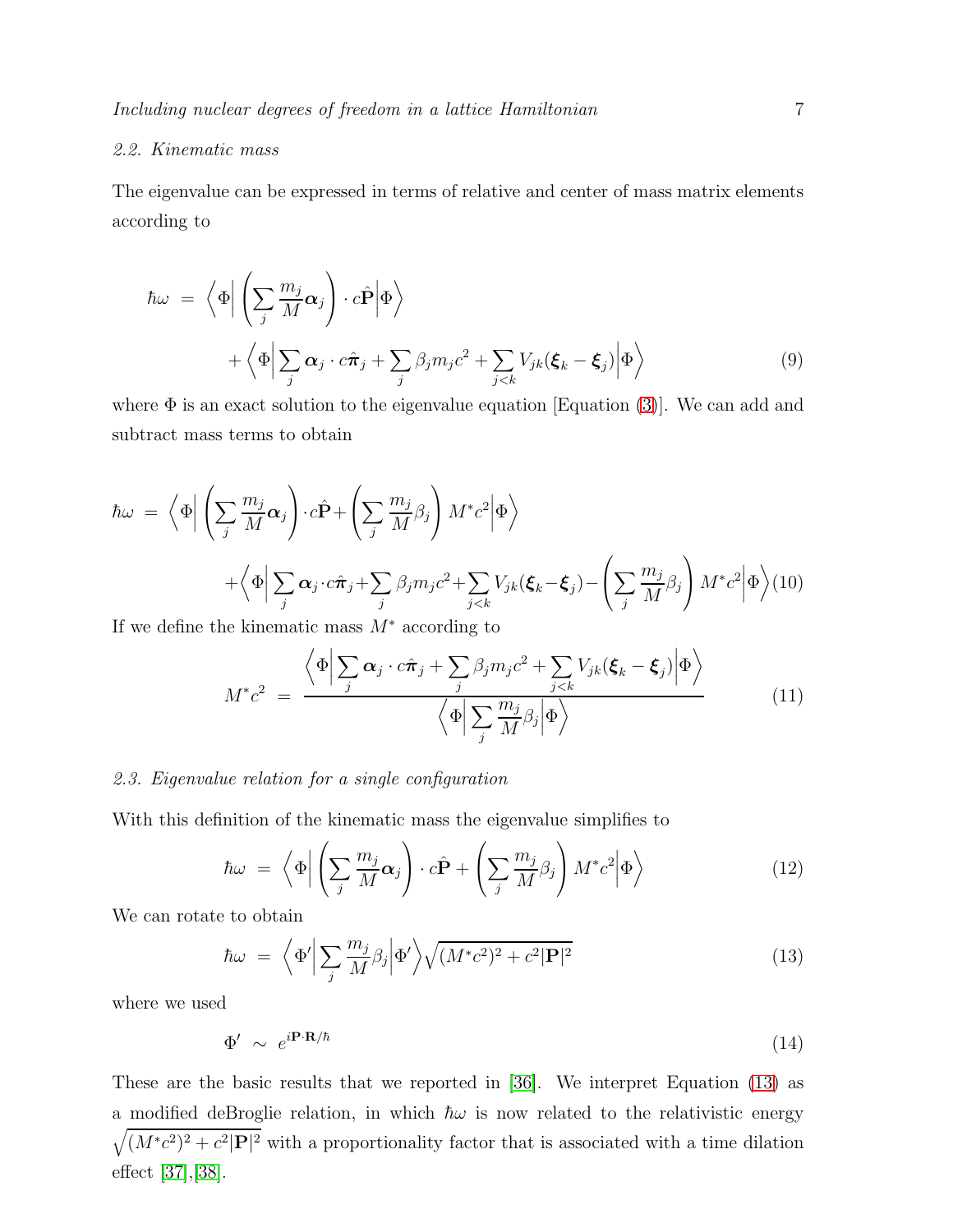#### 2.4. Composite masses

We see that the composite has a kinematic mass  $M^*$ , which will in general depend on P since the Dirac Hamiltonian in general is not covariant. For our purposes we will assume a constant kinematic mass in the vicinity of the rest frame (which means that a covariant model is not strictly required for interactions with the lattice).

The nonrelativistic kinetic energy term that results from an expansion of the square root is

$$
\hat{H} \rightarrow \left\langle \Phi \Big| \sum_{j} \frac{m_j}{M} \beta_j \Big| \Phi \right\rangle \frac{|\mathbf{P}|^2}{2M^*} \tag{15}
$$

The equivalent classical model derived using Ehrenfest's theorem will be

$$
\frac{d}{dt}\langle \mathbf{R} \rangle = \frac{\langle \hat{\mathbf{P}} \rangle}{M_N} \qquad \frac{d}{dt}\langle \hat{\mathbf{P}} \rangle = 0 \tag{16}
$$

where  $M_N$  is the Newton mass

$$
M_N = \frac{M^*}{\left\langle \Phi \middle| \sum_j \frac{m_j}{M} \beta_j \middle| \Phi \right\rangle} \tag{17}
$$

assuming rest frame wavefunctions for the evaluation of the time dilation factor.

We might also consider the relation for a composite in the rest frame

$$
\hbar\omega = \left\langle \Phi \middle| \sum_{j} \frac{m_j}{M} \beta_j \middle| \Phi \right\rangle M^* c^2 = M_{dB} c^2 \tag{18}
$$

to define the deBroglie mass (which we have denoted by  $M_{dB}$ ).

#### 2.5. Need for experimental clarification

Although the appearance of these three different masses is clear in the many-particle Dirac model, it is not at all clear yet that nature respects the distinction in experiment. One could imagine a set of high precision experiments in which one works with composite bodies that can be either in the ground state or and excited state.

The relative deBrgolie mass could be accessed spectroscopically

$$
\hbar(\omega_2 - \omega_1) = \left[ \left\langle \Phi \middle| \sum_j \frac{m_j}{M} \beta_j \middle| \Phi \right\rangle M^* c^2 \right]_2 - \left[ \left\langle \Phi \middle| \sum_j \frac{m_j}{M} \beta_j \middle| \Phi \right\rangle M^* c^2 \right]_1
$$
\n
$$
= \left( M_{dB} c^2 \right)_2 - \left( M_{dB} c^2 \right)_1 \tag{19}
$$

once again assume a rest frame estimate for the time dilation factor.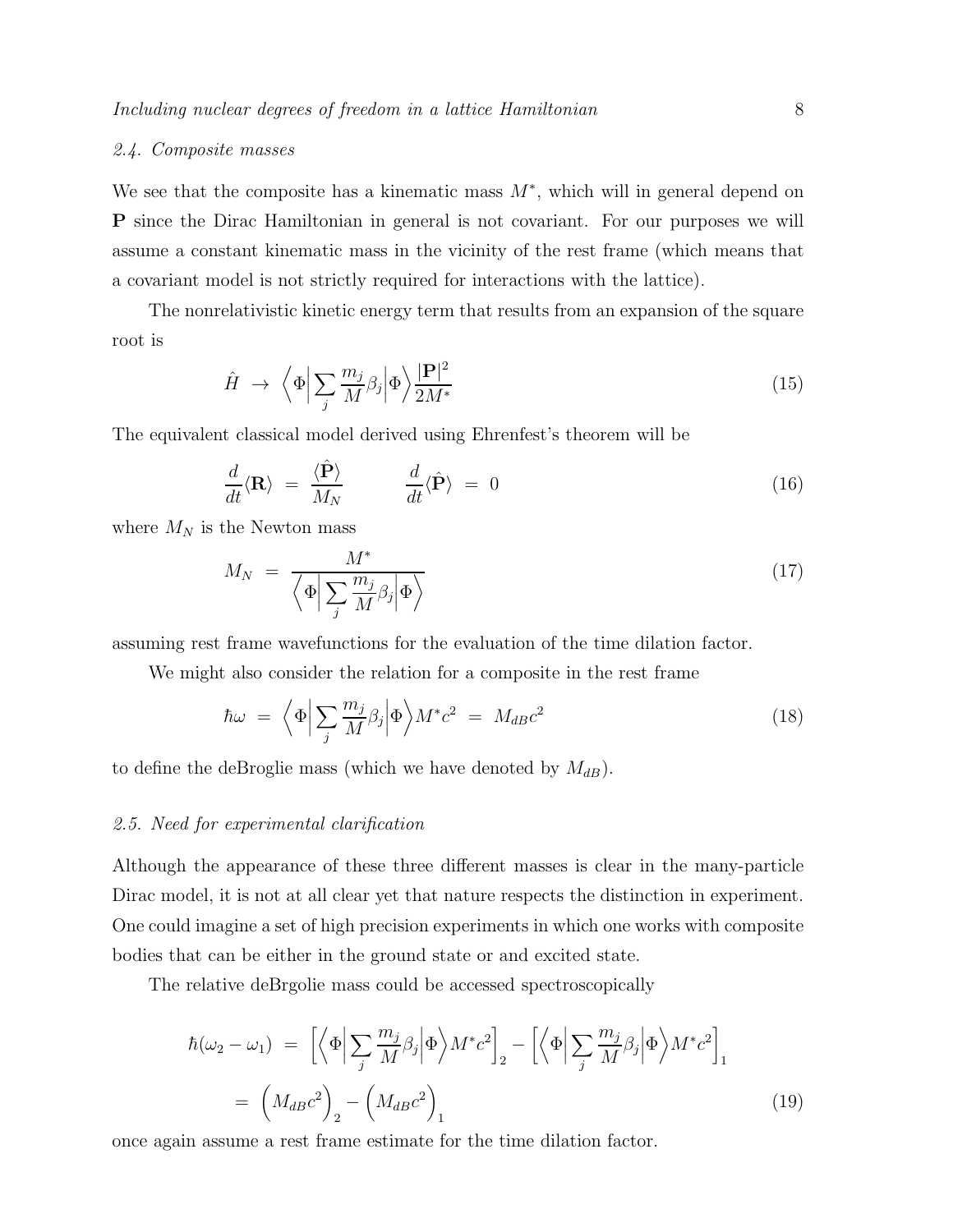Information about the Newton mass could be developed from velocity measurements at constant momentum

$$
\mathbf{v}_{2} - \mathbf{v}_{1} = \mathbf{P} \left[ \frac{\left\langle \Phi \middle| \sum_{j} \frac{m_{j}}{M} \beta_{j} \middle| \Phi \right\rangle}{M^{*}} \right]_{2} - \mathbf{P} \left[ \frac{\left\langle \Phi \middle| \sum_{j} \frac{m_{j}}{M} \beta_{j} \middle| \Phi \right\rangle}{M^{*}} \right]_{1}
$$

$$
= \mathbf{P} \left[ \left( \frac{1}{M_{N}} \right)_{2} - \left( \frac{1}{M_{N}} \right)_{1} \right] \tag{20}
$$

or from other suitable low energy experiments.

Information about the relative kinematic mass could be obtained in principle from time of flight measurements in the relativistic regime

$$
\mathbf{v}_{j} \Delta t_{j} = \left[ \left\langle \Phi' \middle| \sum_{j} \frac{m_{j}}{M} \beta_{j} \middle| \Phi' \right\rangle \frac{c^{2} \mathbf{P} \Delta t}{\sqrt{(M^{*} c^{2})^{2} + c^{2} |\mathbf{P}|^{2}}} \right]_{j} \tag{21}
$$

where measurements at different momentum values can be used to determine the kinematic mass.

In general these measurements are likely to be nontrivial since we expect the mass factor to be close to unity for atomic systems

$$
\left\langle \Phi \Big| \sum_{j} \frac{m_j}{M} \beta_j \Big| \Phi \right\rangle \approx 1 \tag{22}
$$

This situation may be different for mesons and nucleons in a many-particle Dirac model [\[39\]](#page-23-16),[\[40\]](#page-23-17), since the bare quark masses are low and the equivalent potential is very strong.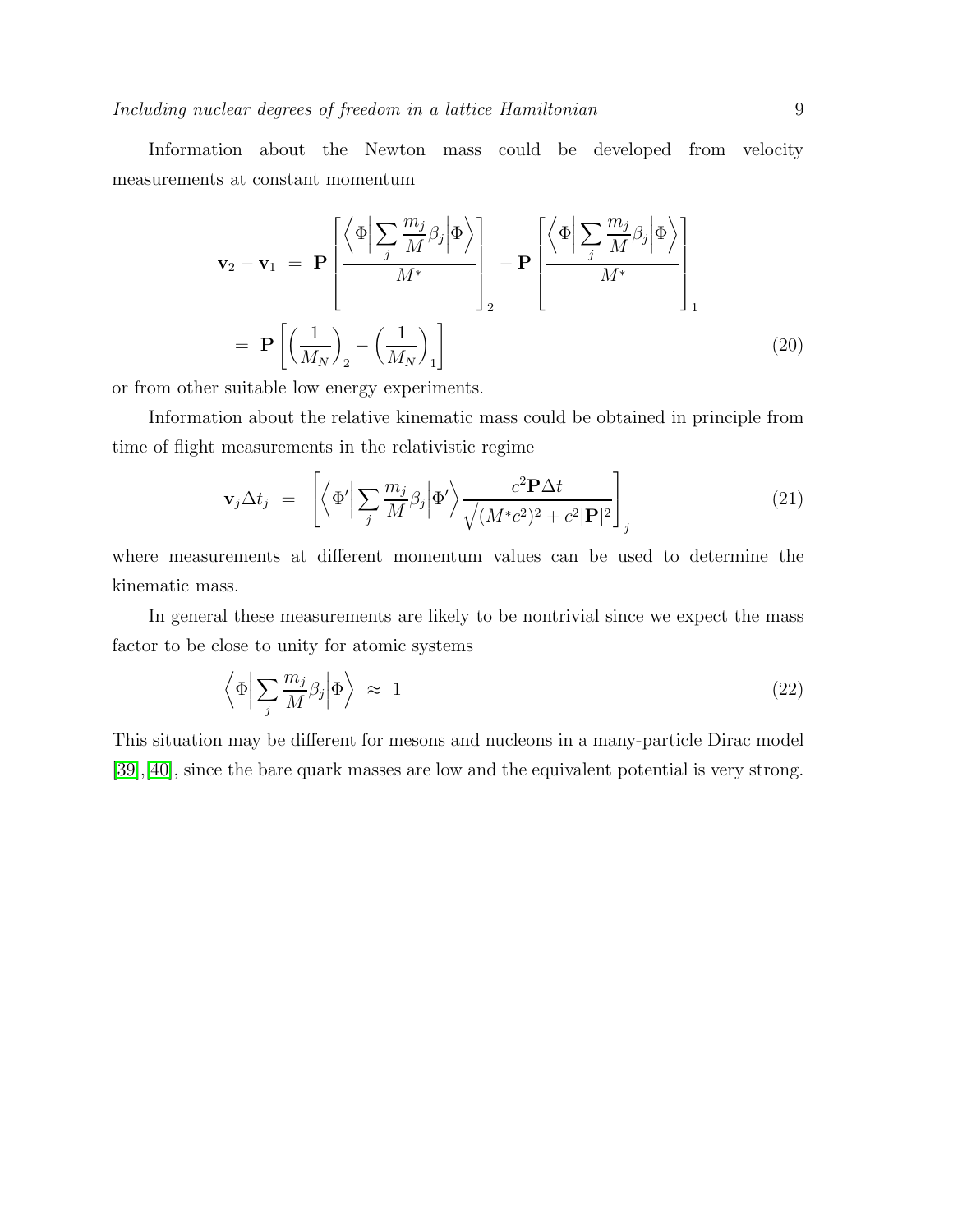# 3. Finite basis state model

We would like to expand our description to include a finite set of states, and in the process we would like a formulation in which the state mass impacts the kinematics. We begin by assuming a finite basis state model of the form

$$
\Psi = \sum_{j} c_j \Phi_j \tag{23}
$$

We make use of the variational method to obtain the matrix equation

$$
\hbar\omega\mathbf{c} = \mathbf{H}\cdot\mathbf{c} \tag{24}
$$

where the matrix  $H$  has individual matrix elements given by

$$
H_{kl} = \langle \Phi_k | \hat{H} | \Phi_l \rangle \tag{25}
$$

## 3.1. Diagonal matrix elements and kinematic masses

To arrange for dynamics with the kinematic mass matched to the state, we focus first on the diagonal matrix elements and write

$$
H_{kk} = \langle \Phi_k | \hat{H}_{\mathbf{R}} | \Phi_k \rangle + \langle \Phi_k | \hat{H}_{\mathbf{r}} | \Phi_k \rangle \tag{26}
$$

where the center of mass and relative parts are

$$
\langle \Phi_k | \hat{H}_{\mathbf{R}} | \Phi_k \rangle = \left\langle \Phi_i \middle| \left( \sum_j \frac{m_j}{M} \alpha_j \right) \cdot c \hat{\mathbf{P}} + \left( \sum_j \frac{m_j}{M} \beta_j \right) M_k^* c^2 \middle| \Phi_k \right\rangle \tag{27}
$$

$$
\langle \Phi_k | \hat{H}_{\mathbf{r}} | \Phi_k \rangle = \left\langle \Phi_k \middle| \sum_j \alpha_j \cdot c \hat{\pi}_j + \sum_j \beta_j m_j c^2 + \sum_{j < k} V_{jk} (\boldsymbol{\xi}_k - \boldsymbol{\xi}_j) - \left( \sum_j \frac{m_j}{M} \beta_j \right) \middle| \Phi_k \right\rangle \tag{28}
$$

If we require the relative contribution to vanish, then the state-dependent kinematic mass  $M_k^*$  is consistent with

$$
M_{k}^{*}c^{2} = \frac{\left\langle \Phi_{k} \Big| \sum_{j} \alpha_{j} \cdot c\hat{\pi}_{j} + \sum_{j} \beta_{j} m_{j} c^{2} + \sum_{j < k} V_{jk} (\boldsymbol{\xi}_{k} - \boldsymbol{\xi}_{j}) \Big| \Phi_{k} \right\rangle}{\left\langle \Phi_{k} \Big| \sum_{j} \frac{m_{j}}{M} \beta_{j} M_{k}^{*} c^{2} \Big| \Phi_{k} \right\rangle} \tag{29}
$$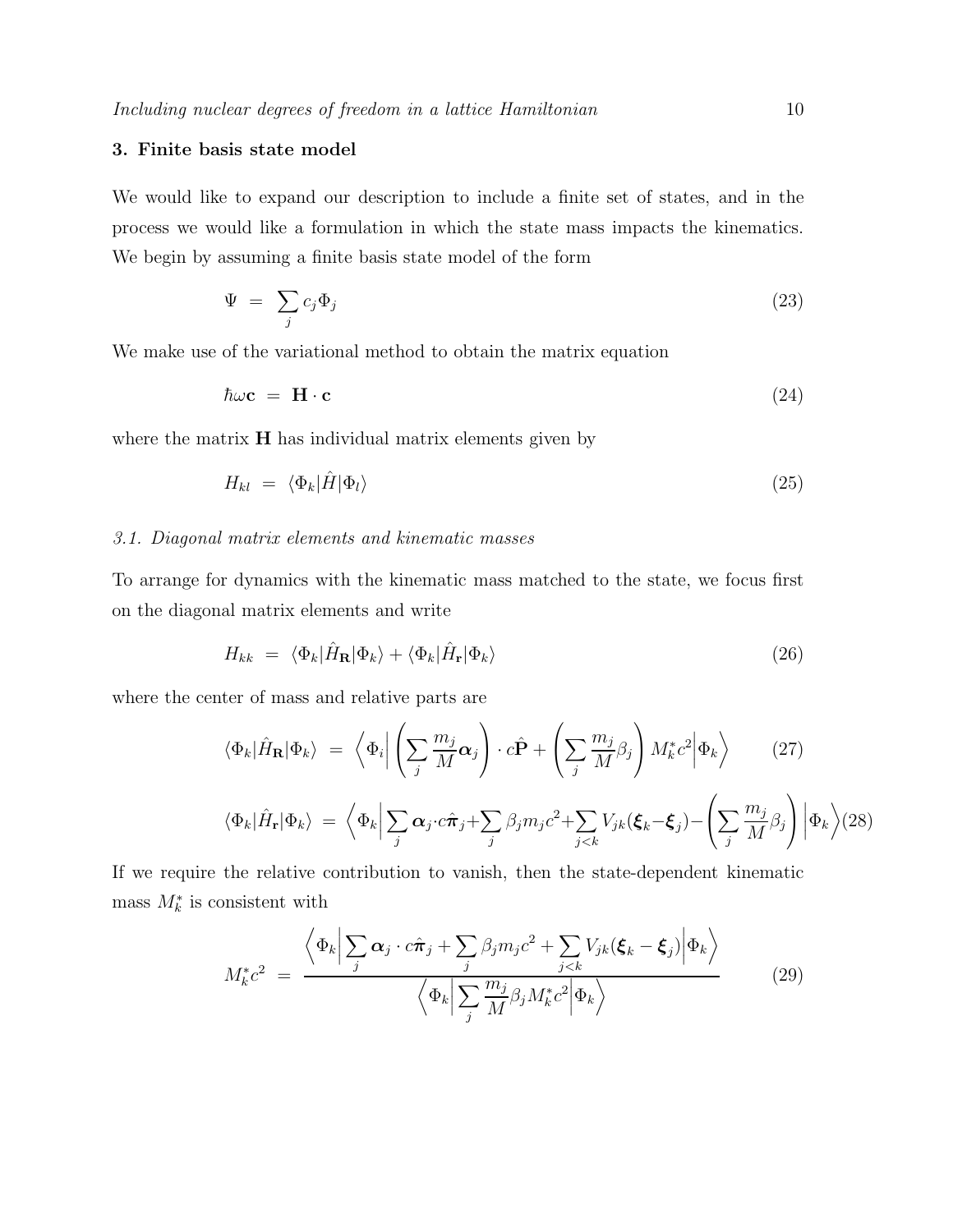# 3.2. Off-diagonal matrix elements

The off-diagonal matrix elements may be written as

$$
H_{kl} = \left\langle \Phi_k \middle| \sum_j \frac{m_j}{M} \alpha_j \cdot c \hat{\mathbf{P}} \middle| \Phi_l \right\rangle
$$
  
+ 
$$
\left\langle \Phi_k \middle| \sum_j \alpha_j \cdot c \hat{\pi}_j + \sum_j \beta_j m_j c^2 + \sum_{j < k} V_{jk} (\boldsymbol{\xi}_k - \boldsymbol{\xi}_j) \middle| \Phi_l \right\rangle
$$
 (30)

where the first term is associated with the center of mass, and the second term is associated with the relative problem.

#### 3.3. Finite basis eigenvalue relations

The finite basis eigenvalue relations for a composite in free space can be written in the form

$$
\hbar\omega_0 c_k = \left[ \left\langle \Phi'_k \middle| \sum_j \frac{m_j}{M} \beta_j \middle| \Phi'_k \right\rangle \sqrt{(M_k^* c^2)^2 + c^2 |\mathbf{P}|^2} \right] c_k + \sum_{l \neq k} H_{kl} c_l \tag{31}
$$

It will be convenient to write the off-diagonal matrix element in this case as

$$
H_{kl} = \overline{\alpha}_{kl} \cdot (c\mathbf{P}) + V_{kl} \tag{32}
$$

where  $V_{kl}$  is the coupling matrix element from the relative part of the problem

$$
V_{kl} = \left\langle \Phi_k \middle| \sum_j \alpha_j \cdot c \hat{\pi}_j + \sum_j \beta_j m_j c^2 + \sum_{j < k} V_{jk} (\boldsymbol{\xi}_k - \boldsymbol{\xi}_j) \middle| \Phi_l \right\rangle \tag{33}
$$

and where the vectors  $\overline{\alpha}_{kl}$  are defined by

$$
\overline{\boldsymbol{\alpha}}_{kl} = \left\langle \Phi_k \middle| \sum_j \frac{m_j}{M} \boldsymbol{\alpha}_j \middle| \Phi_l \right\rangle \tag{34}
$$

We consider in the Appendix the nonrelativistic reduction of a representative  $\bar{\boldsymbol{\alpha}}_{kl} \cdot c\hat{\mathbf{P}}$ matrix element.

#### 3.4. Rest frame eigenvalue equations

 $\overline{a}$ 

The eigenvalue equations above are unfamiliar and moderately complicated. It is useful to consider them in the rest frame; in this case, we obtain

$$
\hbar\omega_0 c_k = \left[ \left\langle \Phi_k \middle| \sum_j \frac{m_j}{M} \beta_j \middle| \Phi_k \right\rangle M_k^* c^2 \right] c_k + \sum_{l \neq k} V_{kl} c_l \tag{35}
$$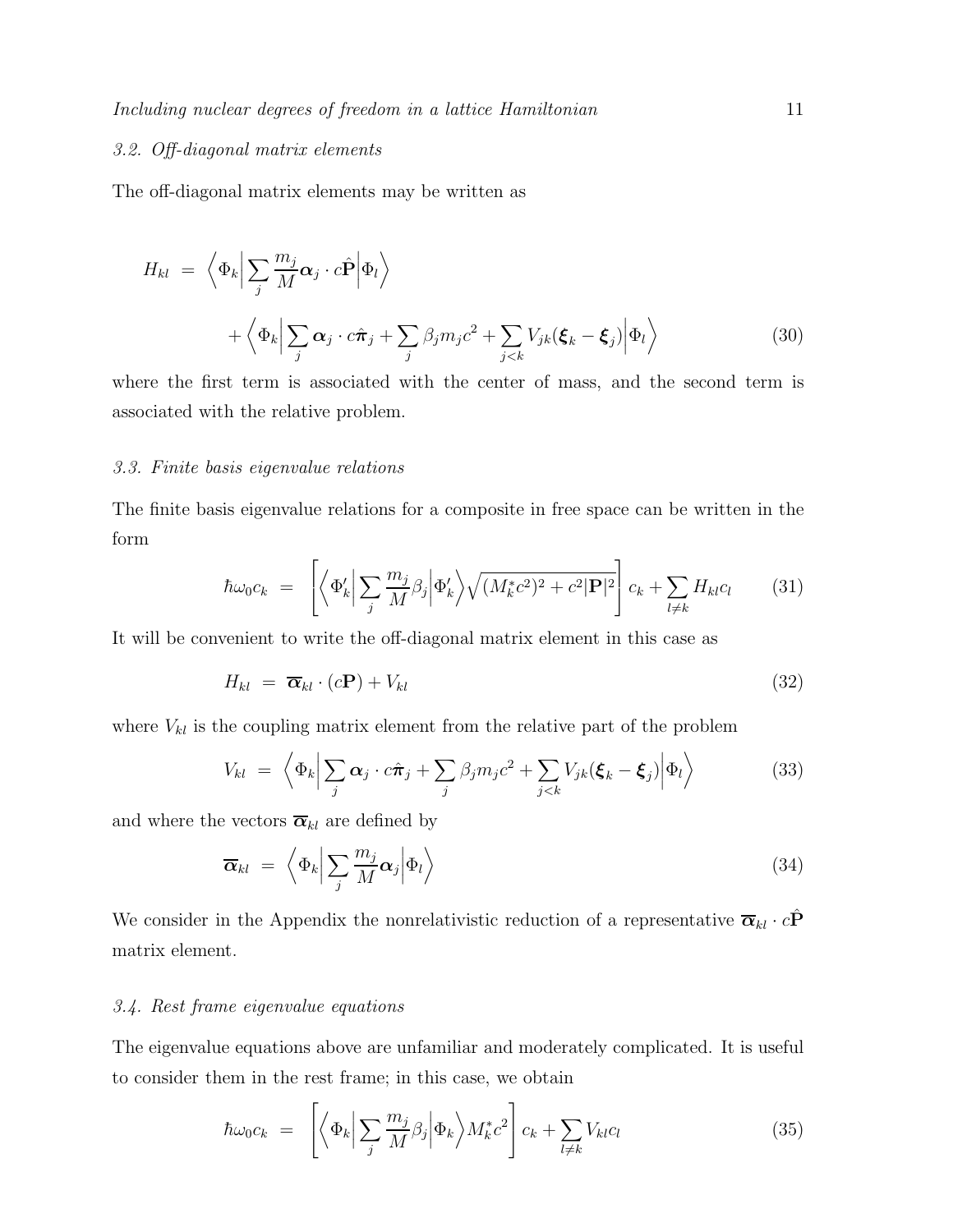Including nuclear degrees of freedom in a lattice Hamiltonian 12

It seems useful to extend the definition of the deBroglie mass to this case, and write

$$
\left(M_{dB}c^2\right)_k = \left\langle \Phi_k \middle| \sum_j \frac{m_j}{M} \beta_j \middle| \Phi_k \right\rangle M_k^* c^2 \tag{36}
$$

This allows us to write

$$
\hbar\omega\begin{pmatrix}c_1\\c_2\\c_3\\ \vdots\end{pmatrix} = \begin{pmatrix} (M_{dB}c^2)_1 & V_{12} & V_{13} & \cdots \\ V_{21} & (M_{dB}c^2)_2 & V_{23} & \cdots \\ V_{31} & V_{32} & (M_{dB}c^2)_2 & \cdots \\ \vdots & \vdots & \vdots & \vdots \end{pmatrix} \cdot \begin{pmatrix}c_1\\c_2\\c_3\\ \vdots\end{pmatrix}
$$
(37)

It will be convenient to think of this as the basic unperturbed problem

$$
\hbar\omega\mathbf{c} = \mathbf{H}_0 \cdot \mathbf{c} \tag{38}
$$

#### 3.5. Low-momentum eigenvalue relations

We can expand the square root terms to lowest order to obtain an eigenvalue equation relevant to the low-momentum case; we write

$$
\hbar\omega_0 c_k = \left\langle \Phi_k \Big| \sum_j \frac{m_j}{M} \beta_j \Big| \Phi_k \right\rangle \Big[ M_k^* c^2 + \frac{|\mathbf{P}|^2}{2M_k^*} + \cdots \Big] c_k + \sum_{l \neq k} \Big[ \overline{\mathbf{\alpha}}_{kl} \cdot (c\mathbf{P}) + V_{kl} \Big] c_l(39)
$$

where we have approximated

$$
\left\langle \Phi_k' \Big| \sum_j \frac{m_j}{M} \beta_j \Big| \Phi_k' \right\rangle \rightarrow \left\langle \Phi_k \Big| \sum_j \frac{m_j}{M} \beta_j \Big| \Phi_k \right\rangle \tag{40}
$$

It seems useful here to extend the definition of the Newton mass to individual basis states

$$
(M_N c^2)_k = \frac{M_k^* c^2}{\left\langle \Phi_k \middle| \sum_j \frac{m_j}{M} \beta_j \middle| \Phi_k \right\rangle} \tag{41}
$$

We can write the eigenvalue equations that result as

$$
\hbar\omega_0 c_k = \left[ \left( M_{dB} c^2 \right)_k + \frac{|\mathbf{P}|^2}{2(M_N)_k} \right] c_k + \sum_{l \neq k} \left[ V_{kl} + \overline{\boldsymbol{\alpha}}_{kl} \cdot \mathbf{P} \right] c_l \tag{42}
$$

In matrix notation, this might be written as

$$
\hbar\omega\mathbf{c} = \left[\mathbf{H}_0 + \mathbf{M}_N^{-1}\frac{|\mathbf{P}|^2}{2} + \mathbf{a} \cdot (c\mathbf{P})\right] \cdot \mathbf{c}
$$
\n(43)

where

$$
\mathbf{M}_{N}^{-1} = \begin{pmatrix} (M_{N})_{1}^{-1} & 0 & 0 & \cdots \\ 0 & (M_{N})_{2}^{-1} & 0 & \cdots \\ 0 & 0 & (M_{N})_{3}^{-1} & \cdots \\ \vdots & \vdots & \vdots & \vdots \end{pmatrix}
$$
(44)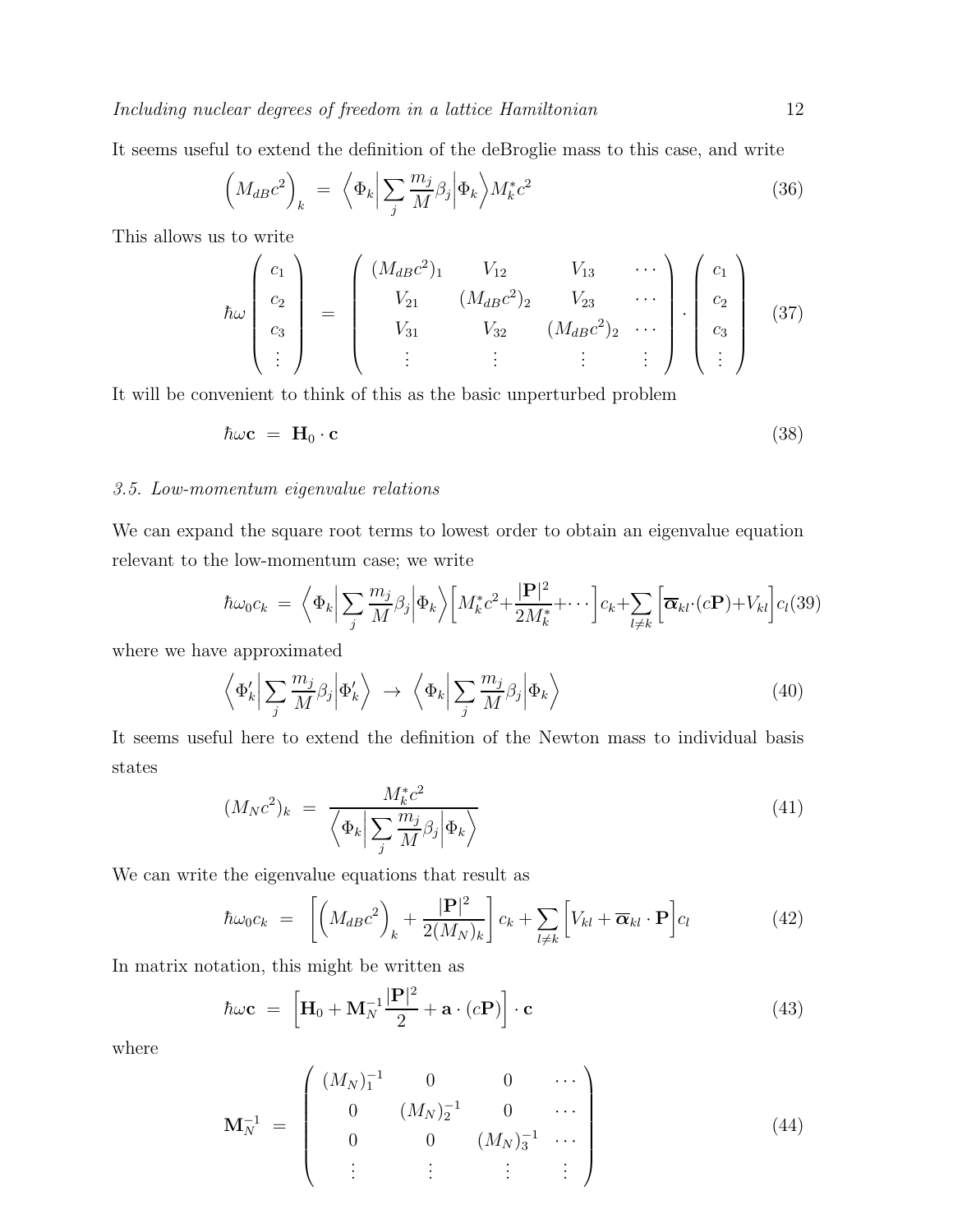and where

$$
\mathbf{a} = \begin{pmatrix} 0 & \overline{\alpha}_{12} & \overline{\alpha}_{13} & \cdots \\ \overline{\alpha}_{21} & 0 & \overline{\alpha}_{23} & \cdots \\ \overline{\alpha}_{31} & \overline{\alpha}_{32} & 0 & \cdots \\ \vdots & \vdots & \vdots & \vdots \end{pmatrix}
$$
(45)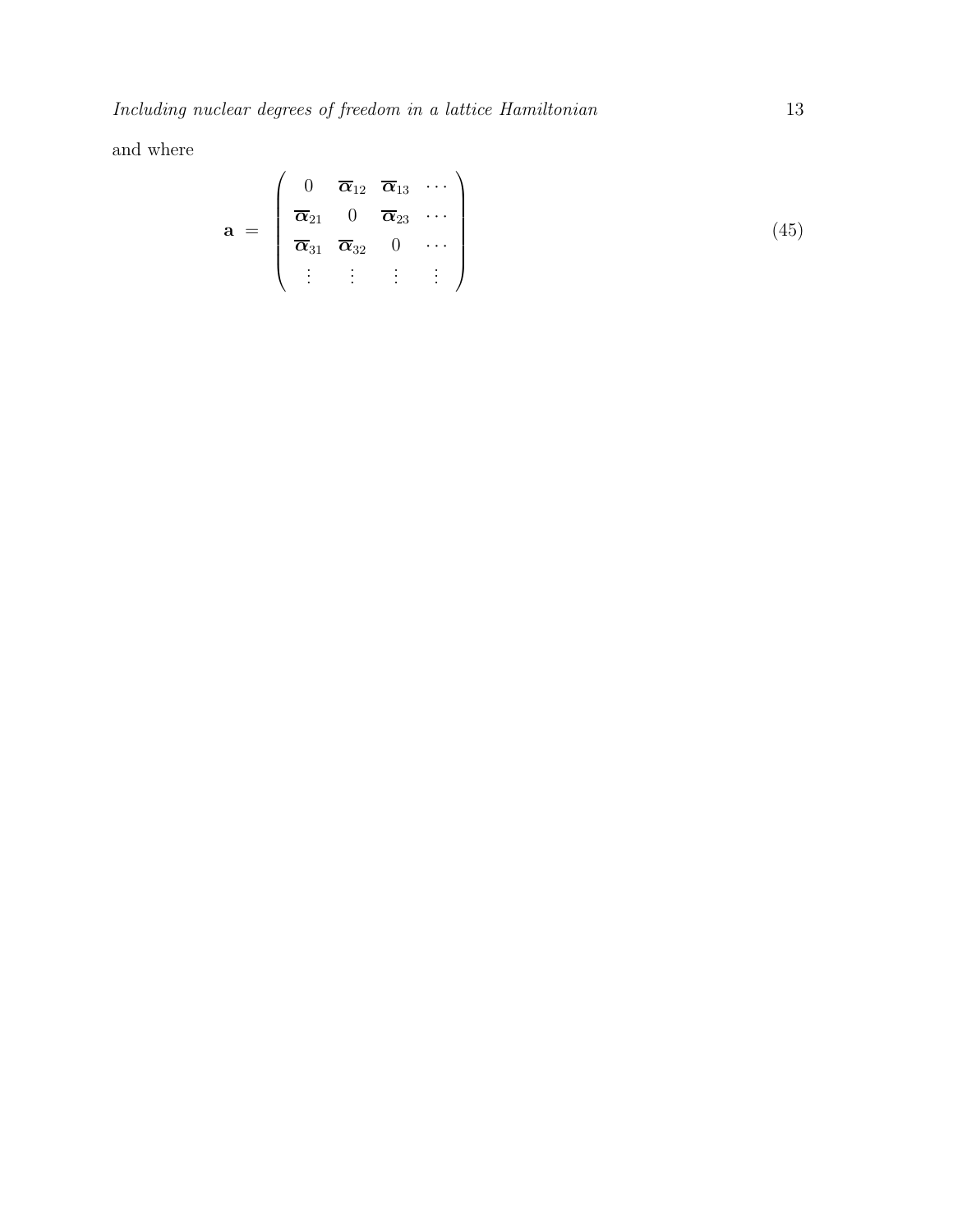#### 4. A Hamiltonian for nuclei in a lattice

There has been discussion over the years as to develop a suitable formalism that would be capable of systematically addressing the anomalies of interest in condensed matter nuclear science. It was proposed in [\[41\]](#page-23-18) that one begin with a fundamental Hamiltonian based on nucleons and electrons, and then reduce the model for applications by first building up nuclei from nucleons, then solving for electronic degrees of freedom in a Born-Oppenheimer picture, and finally focusing on the vibrational problem. We imagine a similar approach here, only instead of starting with a nonrelativistic fundamental Hamiltonian we use a relativistic one.

The separation of center of mass and relative degrees of freedom is straightforward in the nonrelativistic version of the problem, which is why we focused on it in [\[41\]](#page-23-18). But we see in the discussion above that it is possible to separate the center of mass and relative Hamiltonians for a many-particle Dirac model, even in the context of a finite basis approximation. This separation allows us to extend the earlier program systematically to a relativistic formulation (including now a new relativistic coupling between the nuclear motion and internal nuclear degrees of freedom) based on an underlying manyparticle Dirac model.

#### 4.1. Hamiltonian for electrons and nucleons

We begin with a formal model based on many-particle Dirac Hamiltonians for the electrons and nucleons

$$
\hat{H} = \left[ \sum_{j} \alpha_{j} \cdot c \hat{\mathbf{p}}_{j} + \beta_{j} M_{j} c^{2} + \sum_{j < k} V_{jk}^{nn} (\mathbf{r}_{k} - \mathbf{r}_{j}) \right]_{nucleons} + \left[ \sum_{j} \alpha_{j} \cdot c \hat{\mathbf{p}}_{j} + \beta_{j} m_{e} c^{2} + \sum_{j < k} V_{jk}^{ee} (\mathbf{r}_{k} - \mathbf{r}_{j}) \right]_{electrons} + \sum_{j,k} V_{jk}^{en} (\mathbf{r}_{k} - \mathbf{r}_{j}) (46)
$$

In the first term in brackets we find a relativistic nucleon Hamiltonian including mass, velocity, and potential terms (including strong force interactions as well as electromagnetic interactions). Nuclear models of this kind can be found in the literature [\[42\]](#page-23-19),[\[43\]](#page-23-20). In the second term in brackets we find a relativistic electron Hamiltonian also including mass, velocity and potential terms (in this case electromagnetic interactions). Although there is no reason to believe that a relativistic description for the electrons is required for the problems of interest, somehow it seems appropriate to maintain the same level of description in the fundamental Hamiltonian. Finally, the last term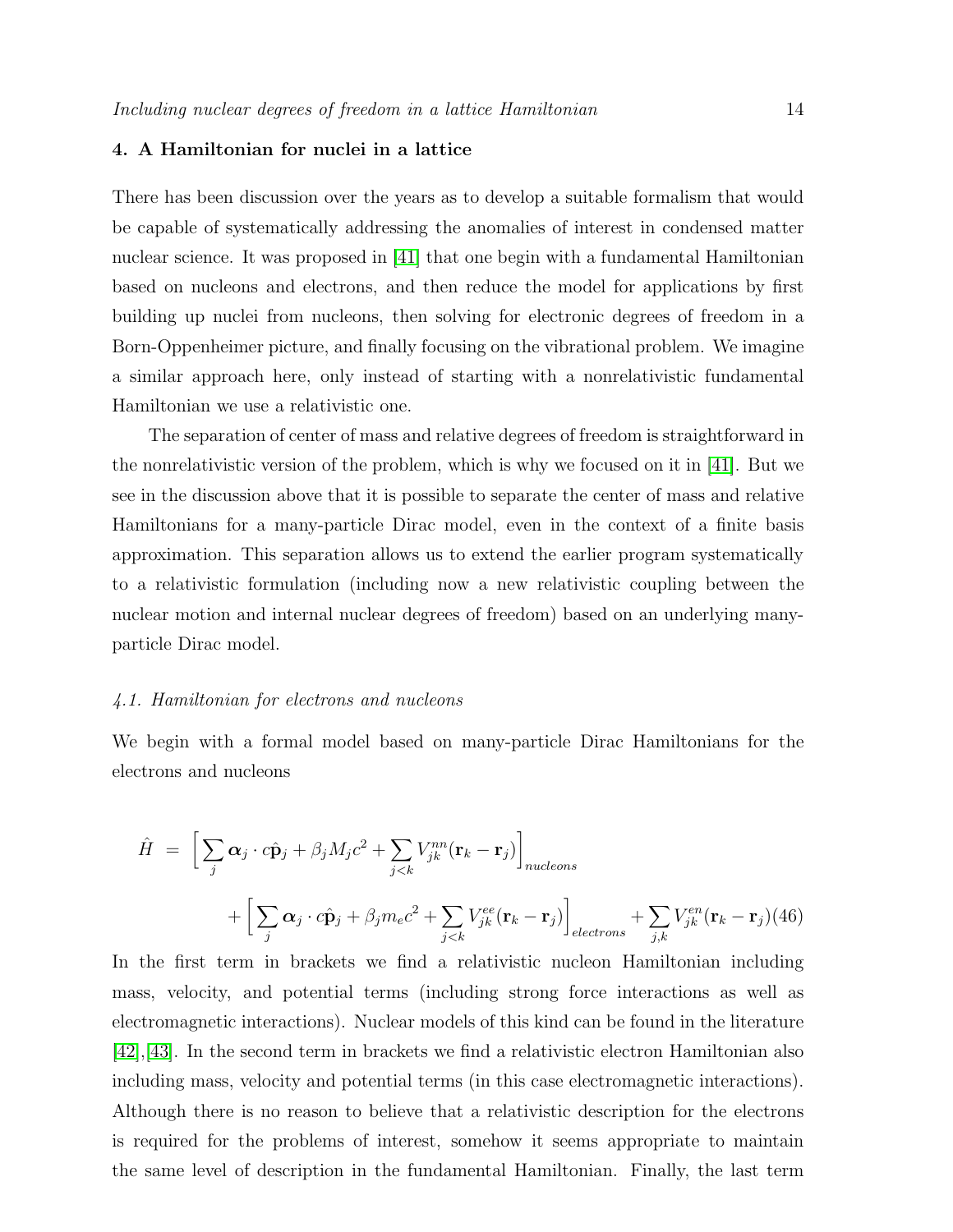includes electron-nucleon potential terms, which are electromagnetic here. A further augmentation of the model to include weak interaction physics is possible, but we will not pursue it here.

# 4.2. Reduction of the nucleon Hamiltonian

The developments presented in the previous sections allows for a systematic reduction for the nucleon Hamiltonian in the form

$$
\left[\sum_{j} \alpha_{j} \cdot c\hat{\mathbf{p}}_{j} + \beta_{j} M_{j} c^{2} + \sum_{j < k} V_{jk}^{nn} (\mathbf{r}_{k} - \mathbf{r}_{j})\right]_{nucleons}
$$
\n
$$
\rightarrow \sum_{l} \left[\mathbf{M}_{dB} c^{2} + \frac{|\hat{\mathbf{P}}|^{2}}{2\mathbf{M}_{N}} + \mathbf{a} \cdot (c\hat{\mathbf{P}})\right]_{l} \tag{47}
$$

where the sum over nucleons is now replaced with a sum over nuclei, and where the different matrices associated with the nuclear finite basis expansion are selected to be appropriate for the nucleus indexed by l.

The excited state energies in the rest frame appear as the eigenvalues of the deBroglie mass term  $M_{dB}c^2$ . The lowest-order contribution to the kinetic energy of the nucleus as a composite Dirac particle is included in  $\frac{|\hat{\mathbf{P}}|^2}{2M}$  $\frac{1}{2}M_N$ , which allows for the energy of a basis state to impact the kinetic energy appropriately. Finally, there is a new term  $\mathbf{a} \cdot (c\mathbf{P})$  that describes a relativistic effect in which the nucleus center of mass momentum (which will subsequently be part of the lattice vibrations) is coupled to transitions between the different basis states. The summation over  $l$  here indicates a sum over the different nuclei in the lattice, so that there will be separate deBroglie mass matrices, Newton mass matrices, and lattice coupling terms for each nuclei. The condensed matter Hamiltonian that results is

$$
\hat{H} = \left[ \sum_{l} \left[ \mathbf{M}_{dB} c^2 + \frac{|\hat{\mathbf{P}}|^2}{2\mathbf{M}_N} + \mathbf{a} \cdot (c\hat{\mathbf{P}}) \right]_l \right]_{nuclei} + \left[ \sum_{j} \alpha_j \cdot c\hat{\mathbf{p}}_j + \beta_j m_e c^2 + \sum_{j < k} V_{jk}^{ee} (\mathbf{r}_k - \mathbf{r}_j) \right]_{electrons} + \sum_{j,k} V_{jk}^{en} (\mathbf{r}_k - \mathbf{r}_j) (48)
$$

#### 4.3. Born-Oppenheimer approximation

With nucleons replaced by nuclei, the resulting model is very similar to the standard condensed matter model, and we can similarly make use of the Born-Oppenheimer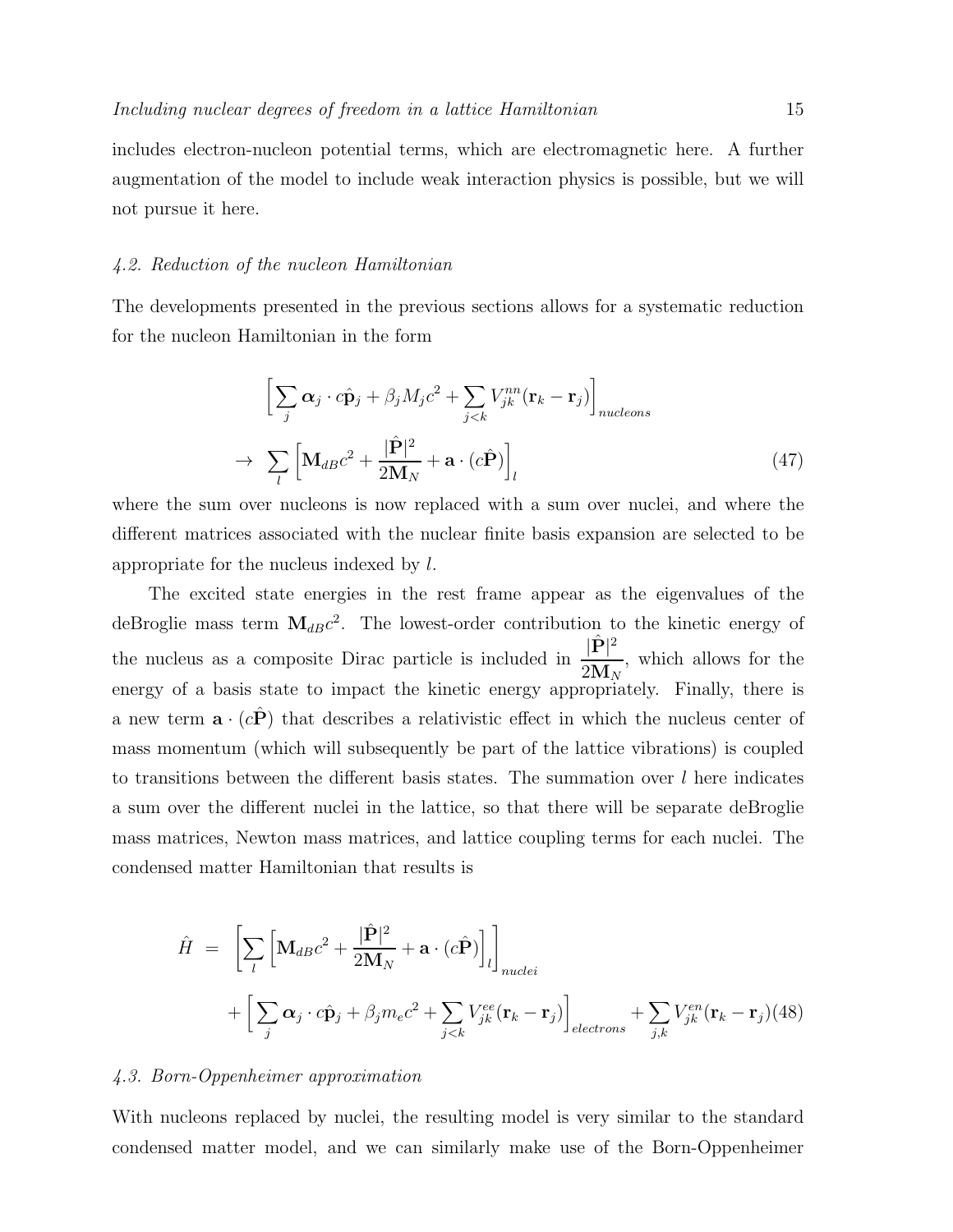approximation to obtain a potential model for the nuclei

$$
\hat{H} = \sum_{l} \left[ \mathbf{M}_{dB} c^2 + \frac{|\hat{\mathbf{P}}|^2}{2\mathbf{M}_N} + \mathbf{a} \cdot (c\hat{\mathbf{P}}) \right]_l + \sum_{j < k} V_{jk}^{NN} (\mathbf{R}_k - \mathbf{R}_j) \tag{49}
$$

This Hamiltonian is made up of individual mass, kinetic energy, and lattice coupling terms for each nucleus individually, and augmented now with effective potential interactions (electromagnetic plus electronic) between the nuclei. This model provides a generalization of the usual lattice Hamiltonian to include nuclear mass effects and lattice coupling with the nuclei.

#### 4.4. Reduction to a standard lattice Hamiltonian

In the event that the effects associated with nuclear excitation are weak, then the new terms in the model can be dispensed with; if we we assume

$$
\mathbf{a}_l \ \rightarrow \ 0 \tag{50}
$$

then we recover a model that is essentially the standard condensed matter lattice Hamiltonian:

$$
\hat{H} = \sum_{l} \left[ \mathbf{M}_{dB} c^2 + \frac{|\hat{\mathbf{P}}|^2}{2\mathbf{M}_N} \right]_l + \sum_{j < k} V_{jk}^{NN} (\mathbf{R}_k - \mathbf{R}_j) \tag{51}
$$

In this approximation there is no direct coupling between the nuclear excited states and lattice vibrations. If the nuclei are in ground states, we could replace the mass matrices by the mass eigenvalues, which completes the reduction:

$$
\hat{H} = \sum_{l} \left[ M_{dB} c^2 + \frac{|\hat{\mathbf{P}}|^2}{2M_N} \right]_l + \sum_{j < k} V_{jk}^{NN} (\mathbf{R}_k - \mathbf{R}_j) \tag{52}
$$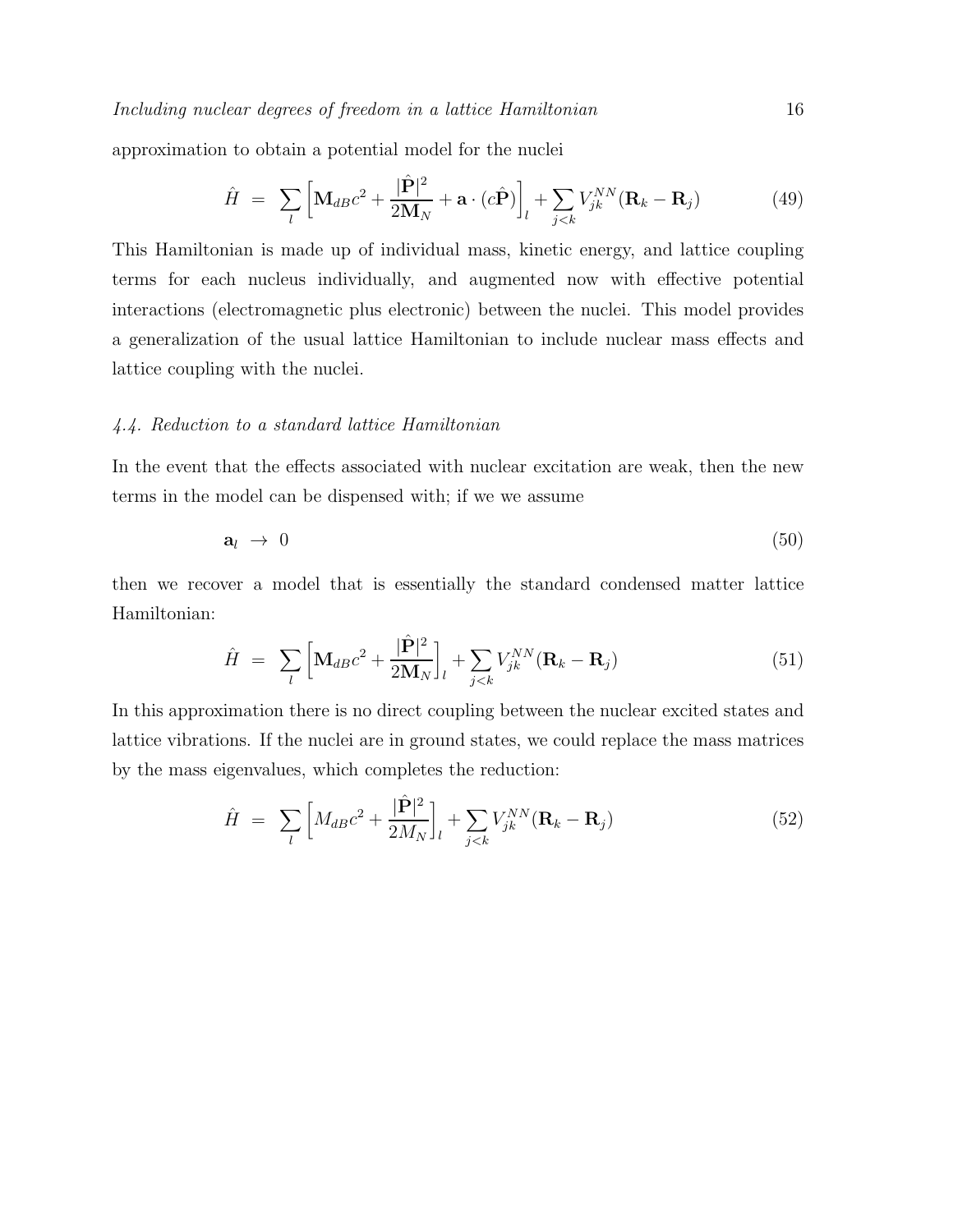#### 5. Discussion and conclusions

This study was motivated by our interest in deriving a lattice Hamiltonian from a relativistic starting Hamiltonian in which we could study the effect of the different configuration masses on the lattice dynamics, with the goal of developing a systematic description of the anomalies associated with condensed matter nuclear science. The derivation of such a Hamiltonian from the many-particle Dirac model in particular is in general problematic due to difficulties in the separation of relative and center of mass degrees of freedom for the relativistic problem. We recently obtained a weaker result which allows for the separation of center of mass and relative contributions to the manyparticle Dirac Hamiltonian. Even though this does not allow for a general separation of the degrees of freedom equivalent to that of the nonrelativistic problem, it is sufficient to allow us to develop a new kind of lattice model that includes the mass effects we set out to model.

In the process, we obtained a number of interesting results. We found that in the many-particle Dirac model the eigenvalue  $\hbar\omega$  is not equal to  $\sqrt{(M^*c^2)^2+c^2|\mathbf{P}|^2}$  as we had expected, but that a proportionality factor appears which we associate with a time dilation effect. This proportionality factor means that in a kinematic model for composite center of mass dynamics, there will be a difference between the energy eigenvalue  $\hbar\omega$  and the kinematic mass energy  $M^*c^2$  in the rest frame. Also it implies that the Newton mass associated with the classical dynamics in the nonrelativistic limit will not match the kinematic mass in this model. All of this was unexpected, and motivates us to ask whether this is consistent with experiment (in which case the many-particle Dirac model was holding back yet more surprises), or not (in which case we would have good reason not to trust the model for composite kinematics).

We also found a new term that appears to provide a coupling between the center of mass momentum  $\hat{P}$  and transitions in the nuclear finite basis states. The origin of this effect is that the nuclear states of the composite nucleus transform under a boost in the many-particle Dirac model, which implies a mixing with other states. In the case of constant P the eigenvalue problem is seeking to create a version of the boosted wavefunction out of the rest frame states. However, with the composite momentum is dynamical (as occurs in a lattice), the model tries to develop boosted wavefunctions for a composite momentum that keeps changing magnitude and direction, which requires in this picture a dynamical admixture of different rest frame states.

In the end, we obtain a Hamiltonian that describes lattice dynamics and nuclear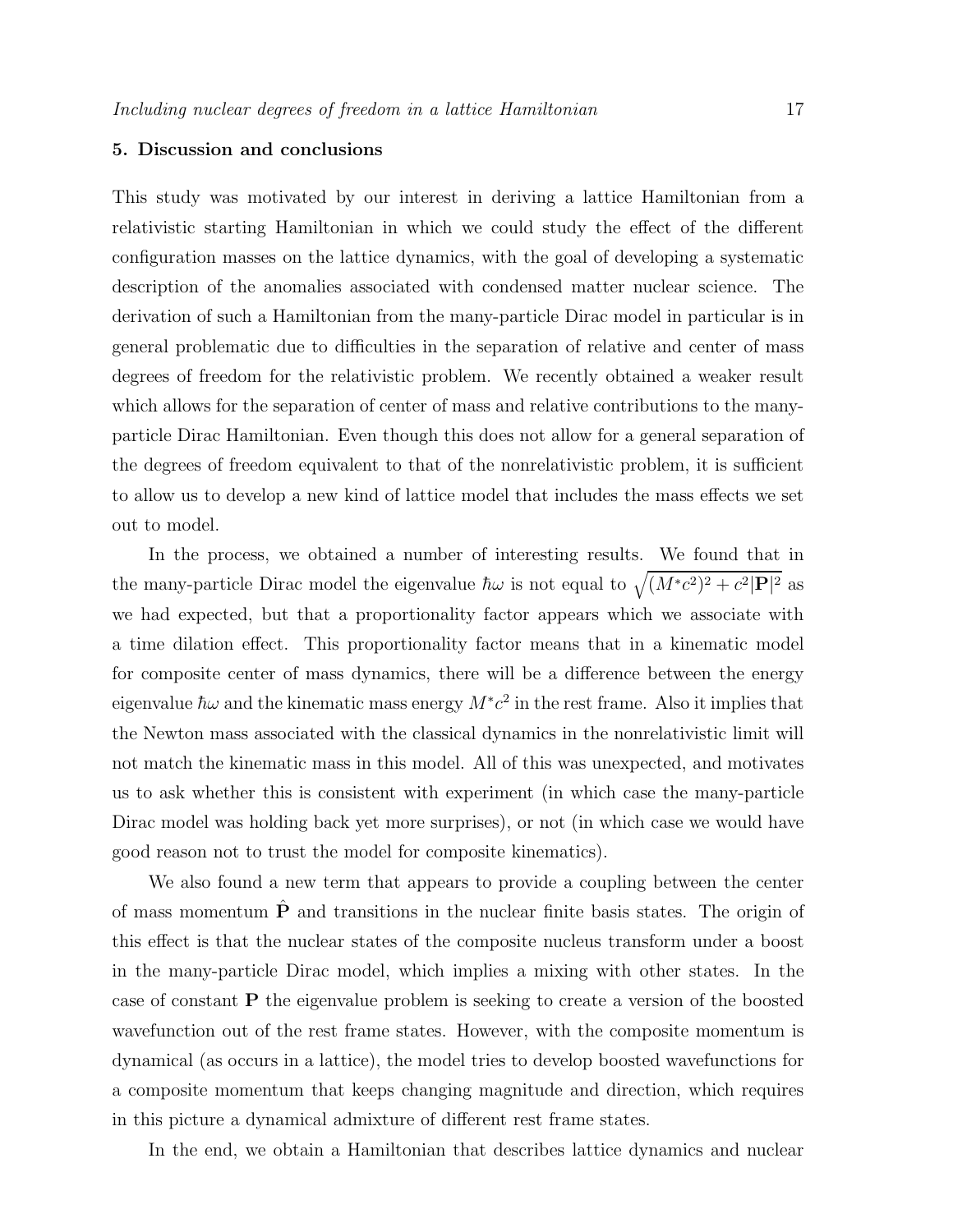excitation that is derived consistently from an underlying relativistic Hamiltonian (the

many-particle Dirac model). This model appears to be very closely related to models for two-level systems coupled to an oscillator that we have investigated over the years [\[28\]](#page-23-5),[\[29\]](#page-23-6), [\[30\]](#page-23-7),[\[31\]](#page-23-8) in connection with the excess heat effect in the Fleischmann-Pons experiment.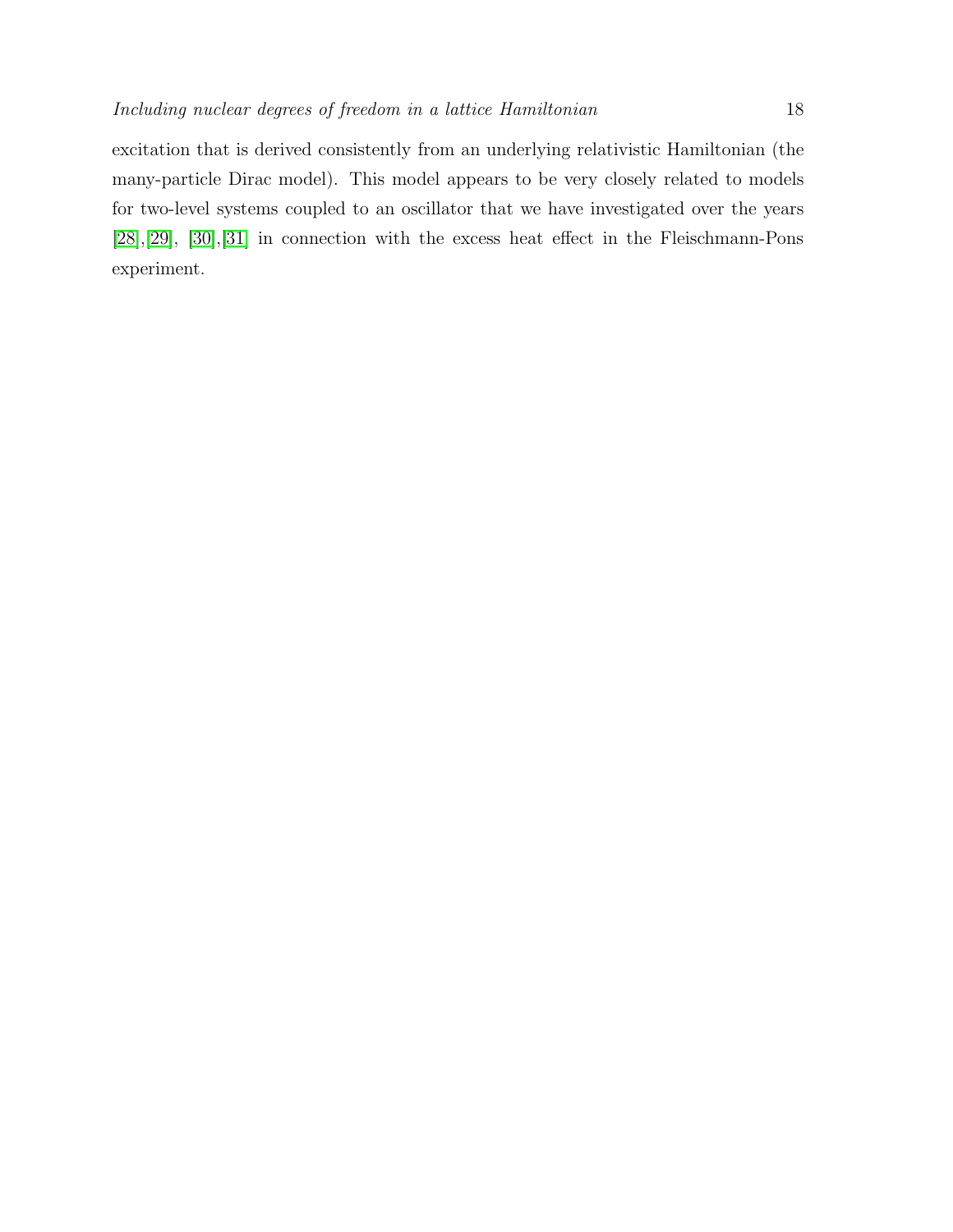# Appendix A. Nonrelativistic limit for the transition operator

Transitions in this model are described by the off-diagonal matrix element

$$
\overline{\boldsymbol{\alpha}}_{fi} \cdot c\hat{\mathbf{P}} = \left\langle \Phi_f \middle| \sum_j \frac{m_j}{M} \boldsymbol{\alpha}_j \cdot c\hat{\mathbf{P}} \middle| \Phi_i \right\rangle \tag{A.1}
$$

We are interested in developing a nonrelativistic approximation for this operator which may be useful for understanding the coupling.

#### Expansion of the wavefunction

We assume that the solution to the relative problem can be expanded in the form

$$
\Phi = \Phi_{+++\cdots} + \Phi_{-++\cdots} + \Phi_{+-+\cdots} + \Phi_{++-\cdots} + \cdots \tag{A.2}
$$

where the first term involves large component channels for all nucleons, where the second involves a small component channel for the first particle, and so forth.

# Channel equations

For the first term, the relative eigenvalue problem in the rest frame results in

$$
\[E - Mc^2 - \sum_{j < k} V_{jk} (\xi_k - \xi_j) \] \Phi_{+++\cdots} = \sigma_1 \cdot (c \hat{\pi}_1) \Phi_{-++\cdots} + \sigma_2 \cdot (c \hat{\pi}_2) \Phi_{+-+\cdots} + \sigma_3 \cdot (c \hat{\pi}_3) \Phi_{++-\cdots} + \cdots \tag{A.3}
$$

For the second term we have

$$
\[E - Mc^2 + 2m_1c^2 - \sum_{j < k} V_{jk}(\xi_k - \xi_j)\] \Phi_{-++\cdots} = \sigma_1 \cdot (c\hat{\pi}_1) \Phi_{+++\cdots} + \sigma_2 \cdot (c\hat{\pi}_2) \Phi_{--+\cdots} + \sigma_3 \cdot (c\hat{\pi}_3) \Phi_{-+-\cdots} + \cdots \tag{A.4}
$$

from which we approximate the channel wavefunction as

$$
\Phi_{-++\cdots} = \left[ E - Mc^2 + 2m_1 c^2 - \sum_{j < k} V_{jk} (\boldsymbol{\xi}_k - \boldsymbol{\xi}_j) \right]^{-1} (\boldsymbol{\sigma}_1 \cdot c \hat{\boldsymbol{\pi}}_1) \Phi_{+++\cdots}(\mathbf{A}.\mathbf{5})
$$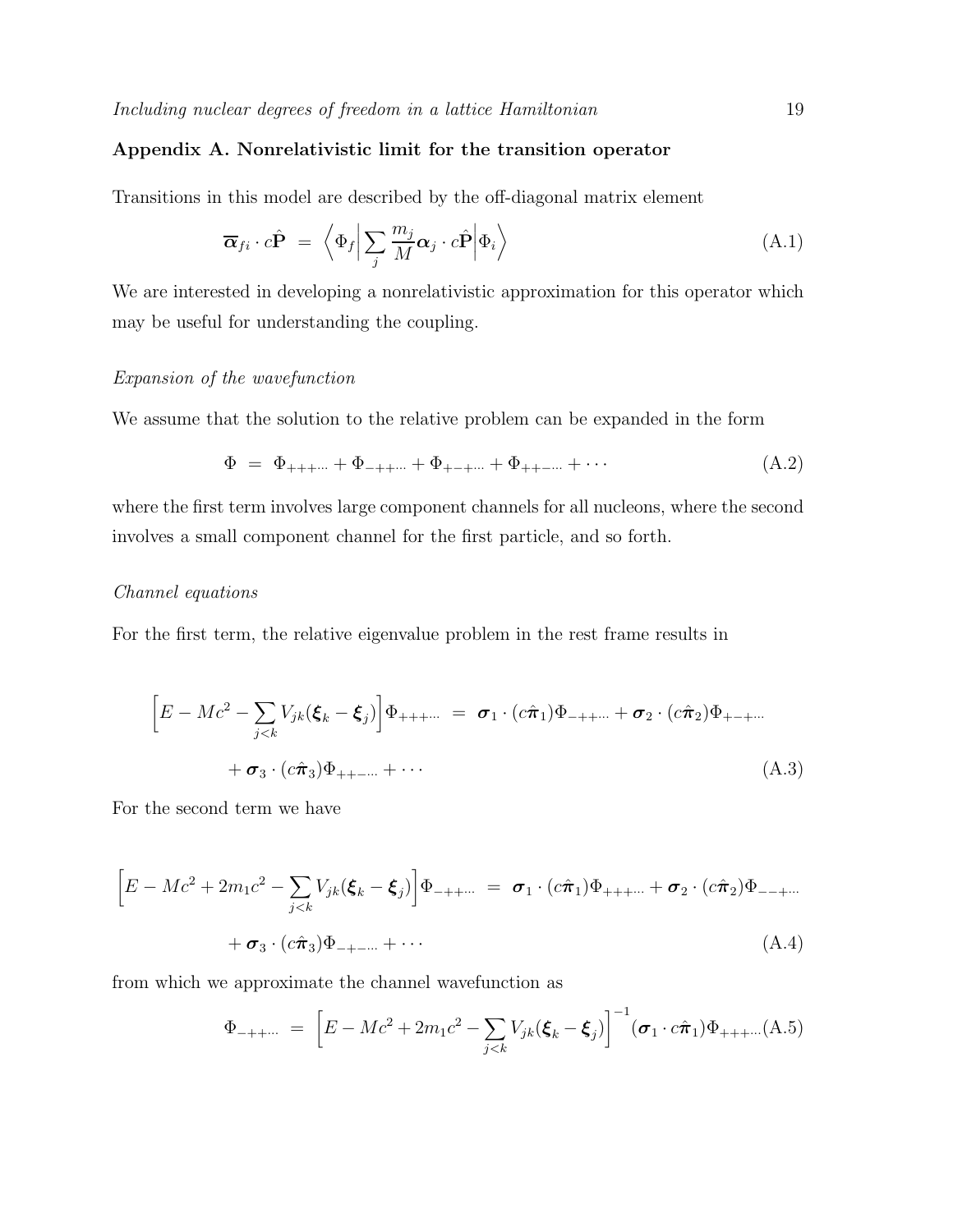#### Approximate transition matrix element

To proceed we expand the transition matrix element in terms of the different pieces

$$
\left\langle \Phi_f \Big| \sum_j \frac{m_j}{M} \alpha_j \cdot c \hat{\mathbf{P}} \Big| \Phi_i \right\rangle = \frac{m_1}{M} \Big[ \left\langle \Phi_f (+ + + \cdots) \Big| (\sigma_1 \cdot c \hat{\mathbf{P}}) \Big| \Phi_i (- + + \cdots) \right\rangle + \left\langle \Phi_f (- + + \cdots) \Big| (\sigma_1 \cdot c \hat{\mathbf{P}}) \Big| \Phi_i (+ + + \cdots) \right\rangle \Big] + \cdots
$$
(A.6)

We expect the large component to dominate, so we keep terms with a single small component and approximate according to

$$
\langle \Phi_f | \sum_j \frac{m_j}{M} \alpha_j \cdot c \hat{\mathbf{P}} | \Phi_i \rangle =
$$
\n
$$
\frac{m_1}{M} \Big[ \langle \Phi_f (+++ \cdots) | (\sigma_1 \cdot c \hat{\mathbf{P}}) [E - Mc^2 + 2m_1 c^2 - \sum_{j < k} V_{jk} (\xi_k - \xi_j)]^{-1} (\sigma_1 \cdot c \hat{\pi}_1) | \Phi_i (+++ \cdots) \rangle
$$
\n
$$
+ \langle \Phi_f (+++ \cdots) | (\sigma_1 \cdot c \hat{\pi}_1) [E - Mc^2 + 2m_1 c^2 - \sum_{j < k} V_{jk} (\xi_k - \xi_j)]^{-1} (\sigma_1 \cdot c \hat{\mathbf{P}}) | \Phi_i (+++ \cdots) \rangle \Big]
$$
\n
$$
+ \cdots \qquad (A.7)
$$

Taylor series expansion

A Taylor series expansion yields

$$
\left[E - Mc^2 + 2m_1c^2 - \sum_{j < k} V_{jk}(\boldsymbol{\xi}_k - \boldsymbol{\xi}_j)\right]^{-1} = \frac{1}{2m_1c^2} \left[1 + \frac{E - Mc^2}{2m_1c^2} - \frac{1}{2m_1c^2} \sum_{j < k} V_{jk}(\boldsymbol{\xi}_k - \boldsymbol{\xi}_j)\right]^{-1}
$$
\n
$$
= \frac{1}{2m_1c^2} \left[1 - \frac{E - Mc^2}{2m_1c^2} + \frac{1}{2m_1c^2} \sum_{j < k} V_{jk}(\boldsymbol{\xi}_k - \boldsymbol{\xi}_j) + \cdots\right] \tag{A.8}
$$

#### Leading-order contribution

To evaluate the leading-order term in the expansion of the transition matrix element, we require the identity

$$
(\mathbf{a} \cdot \boldsymbol{\sigma})(\mathbf{b} \cdot \boldsymbol{\sigma}) = \mathbf{a} \cdot \mathbf{b} + i\boldsymbol{\sigma} \cdot \mathbf{a} \times \mathbf{b}
$$
 (A.9)

This allows us to write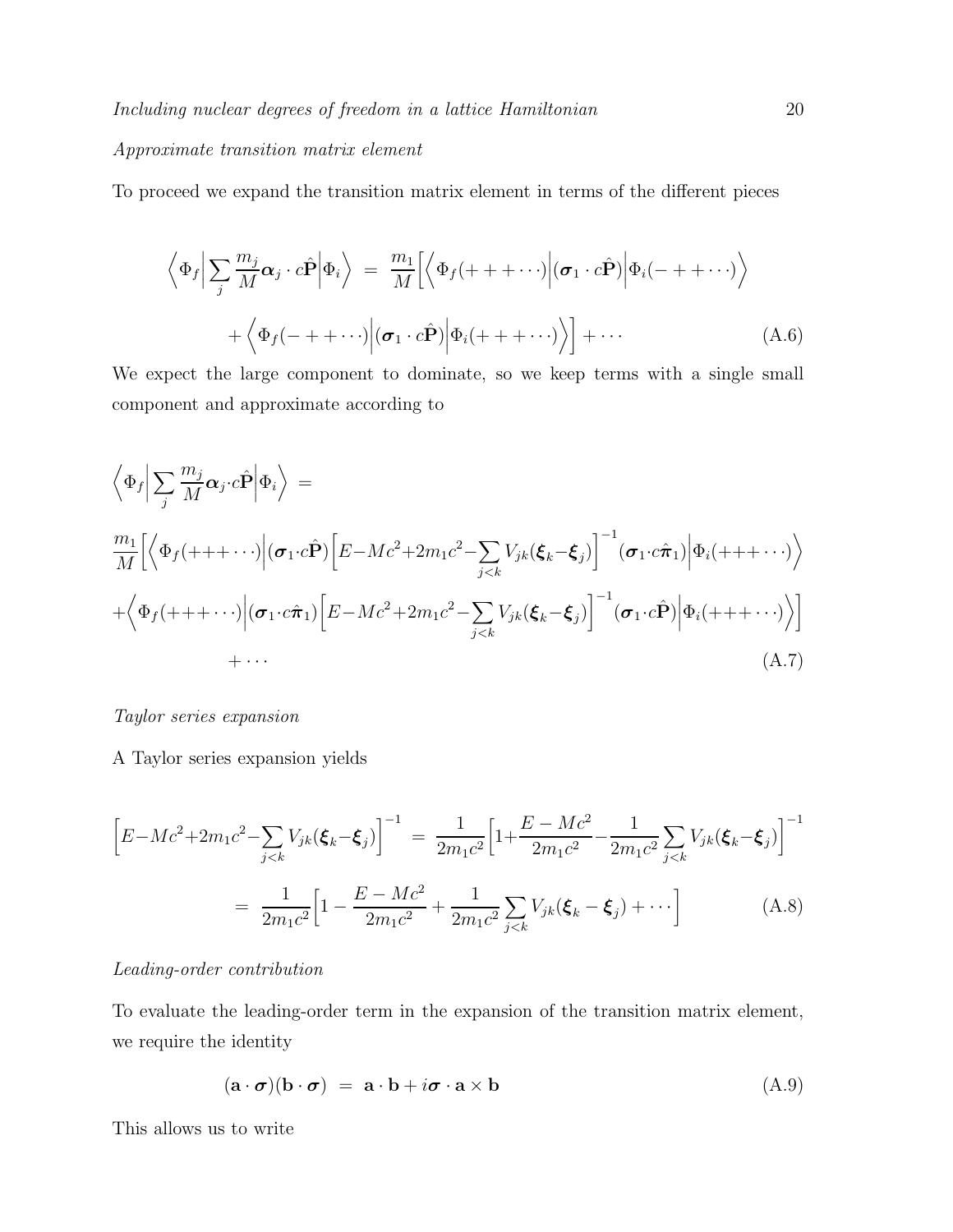$$
(\boldsymbol{\sigma} \cdot c\hat{\mathbf{P}})(\boldsymbol{\sigma} \cdot c\hat{\boldsymbol{\pi}}) + (\boldsymbol{\sigma} \cdot c\hat{\boldsymbol{\pi}})(\boldsymbol{\sigma} \cdot c\hat{\mathbf{P}}) = 2c^2\hat{\boldsymbol{\pi}} \cdot \hat{\mathbf{P}} + i\boldsymbol{\sigma} \cdot (\hat{\mathbf{P}} \times \hat{\boldsymbol{\pi}} + \hat{\boldsymbol{\pi}} \times \hat{\mathbf{P}})
$$
  
=  $2c^2\hat{\boldsymbol{\pi}} \cdot \hat{\mathbf{P}}$  (A.10)

Consequently, the leading-order term vanishes

$$
\sum_{j} \frac{m_{j}}{M} \Biggl[ \Biggl\langle \Phi_{f}(+++\cdots) \Big| (\sigma_{j} \cdot c\hat{\mathbf{P}}) \frac{1}{2m_{j}c^{2}} (\sigma_{j} \cdot c\hat{\pi}_{j}) \Big| \Phi_{i}(+++\cdots) \Biggr\rangle \n+ \Biggl\langle \Phi_{f}(+++\cdots) \Big| (\sigma_{j} \cdot c\hat{\pi}_{j}) \frac{1}{2m_{j}c^{2}} (\sigma_{j} \cdot c\hat{\mathbf{P}}) \Big| \Phi_{i}(+++\cdots) \Biggr\rangle \Biggr] \n= \frac{1}{M} \Biggl[ \Biggl\langle \Phi_{f}(+++\cdots) \Big| \hat{\mathbf{P}} \cdot \sum_{j} \hat{\pi}_{j} \Big| \Phi_{i}(+++\cdots) \Biggr\rangle \n\tag{A.11}
$$

since

$$
\sum_{j} \boldsymbol{\pi}_{j} = \sum_{j} \mathbf{p}_{j} - \frac{m_{j}}{M} \mathbf{P} = 0 \tag{A.12}
$$

First next-order term

There are two next-order terms; the first of these is

$$
\sum_{j} 2 \frac{m_j}{M} \Big\langle \Phi_f(+ + + \cdots) \Big| (\sigma_j \cdot c\hat{\mathbf{P}}) \frac{E - Mc^2}{(2m_j c^2)^2} (\sigma_j \cdot c\hat{\pi}_j) \Big| \Phi_i(+ + + \cdots) \Big\rangle
$$
  
= 
$$
\frac{(E - Mc^2)}{2Mc^2} \Big\langle \Phi_f(+ + + \cdots) \Big| \sum_j \frac{\hat{\pi}_j \cdot \hat{\mathbf{P}}}{m_j} \Big| \Phi_i(+ + + \cdots) \Big\rangle
$$
 (A.13)

Note that this term contains the sum  $\sum_j \frac{\hat{\pi}_j}{m_j}$  $\frac{n_j}{m_j}$  which we may rewrite as

$$
\sum_{j} \frac{\hat{\pi}_j}{m_j} = \sum_{j} \hat{\pi}_j \left( \frac{1}{m_j} - \frac{1}{m_{av}} \right)
$$
(A.14)

since  $\sum_j \hat{\pi}_j = 0$ , where  $m_{av}$  might be an appropriate average of the different masses. Since the proton mass is 938.27 MeV/ $c^2$  and the neutron mass is 939.56 MeV/ $c^2$ , the individual nucleon masses are little different from the average nucleon mass. Consequently, we expect this term to be small.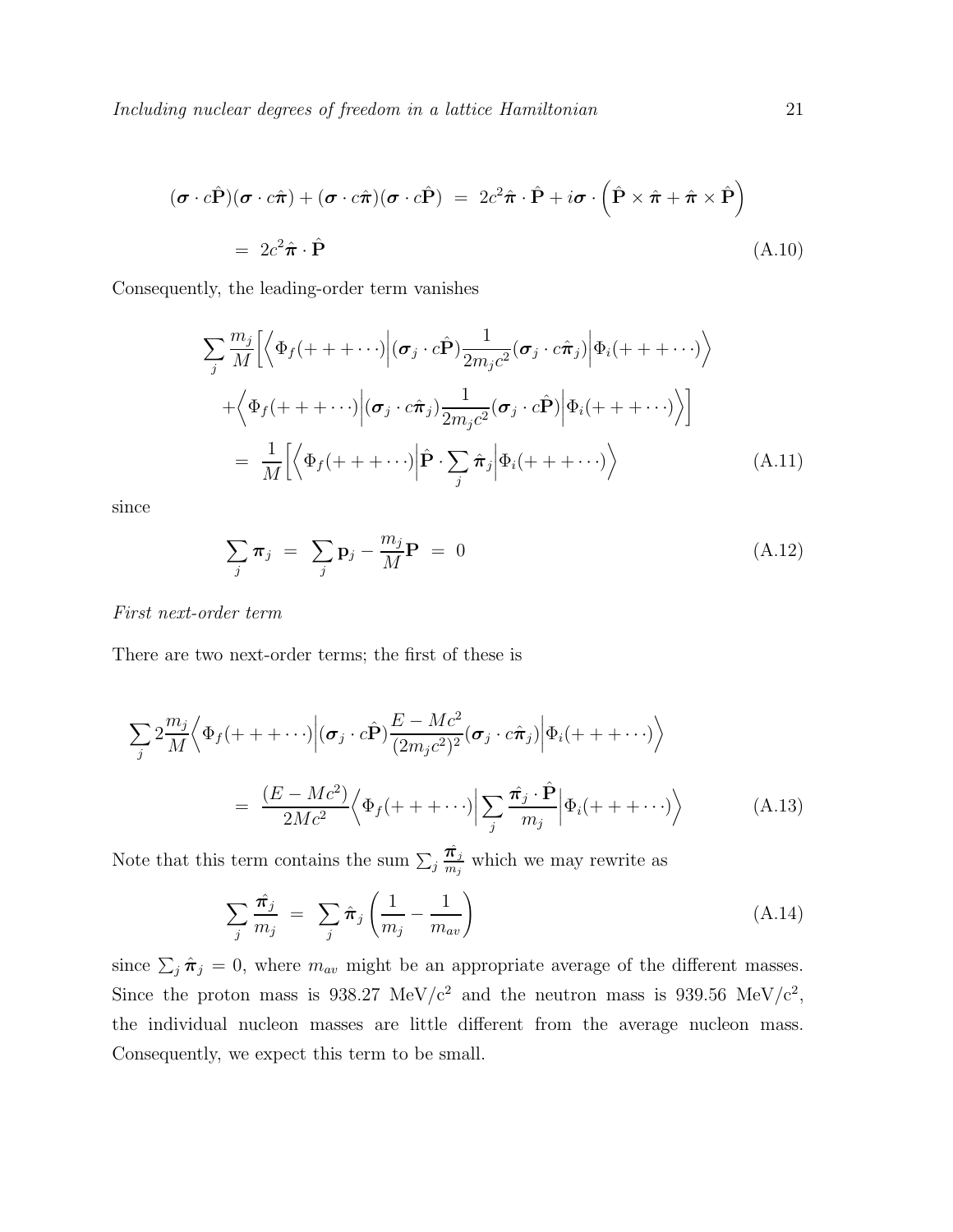# Second next-order term

The other next-order term is

$$
\sum_{j} \frac{m_{j}}{M} \Big[ \Big\langle \Phi_{f}(+++\cdots) \Big| (\sigma_{j} \cdot c\hat{\mathbf{P}}) \Big[ \frac{1}{(2m_{j}c^{2})^{2}} \sum_{k  
+  $\Big\langle \Phi_{f}(+++\cdots) \Big| (\sigma_{j} \cdot c\hat{\pi}_{j}) \Big[ \frac{1}{(2m_{j}c^{2})^{2}} \sum_{k  
=  $\frac{1}{2Mc^{2}} \Big[ \Big\langle \Phi_{f}(+++\cdots) \Big| \sum_{j} (\sigma_{j} \cdot c\hat{\mathbf{P}}) \Big[ \frac{1}{2m_{j}c^{2}} \sum_{k  
+  $\Big\langle \Phi_{f}(+++\cdots) \Big| \sum_{j} (\sigma_{j} \cdot c\hat{\pi}_{j}) \Big[ \frac{1}{2m_{j}c^{2}} \sum_{k(A.15)$$$
$$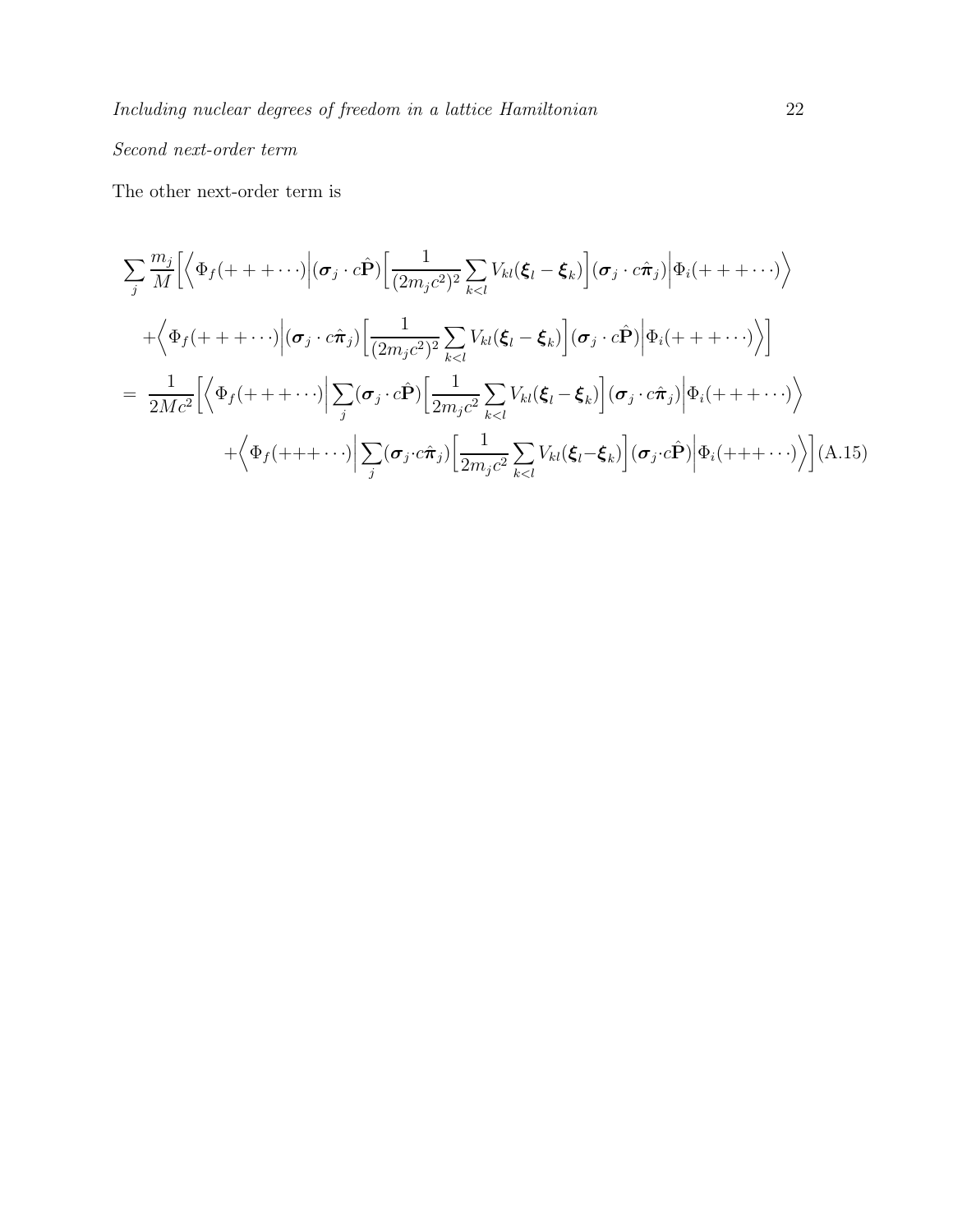#### <span id="page-22-0"></span>References

- <span id="page-22-1"></span>[1] C. Kittel, Introduction to Solid State Physics, John Wiley and Sons, New York (1971).
- <span id="page-22-2"></span>[2] A. Abragam, Principles of Nuclear Magnetism, Clarendon Press, Oxford (1994).
- <span id="page-22-3"></span>[3] H. Frauenfelder, *The Mössbauer Effect*, W. A. Benjamin, Inc., New York (1962).
- <span id="page-22-4"></span>[4] M. Fleischmann, S. Pons and M. Hawkins, *J. Electroanal Chem.*, **201**, (1989) 301; errata, **263** (1990) 187.
- <span id="page-22-5"></span>[5] M. Fleischmann, S. Pons, M.W. Anderson, L.J. Li and M. Hawkins, J. Electroanal. Chem., 287 (1990) 293.
- <span id="page-22-6"></span>[6] M. H. Miles, R. A. Hollins, B. F. Bush, J. J. Lagowski, R. E. Miles, J. Electroanal. Chem. 346 (1993) 99.
- <span id="page-22-7"></span>[7] M. H. Miles, B. F. Bush, and J. J. Lagowski, Fusion Technology 25 478 (1994).
- <span id="page-22-8"></span>[8] M. H. Miles, "Correlation of excess enthalpy and helium-4 production: A review," Proc. ICCF10 p. 123 (2004).
- <span id="page-22-9"></span>[9] P. L. Hagelstein, Naturwissenschaften 97 345 (2010).
- <span id="page-22-10"></span>[10] J. R. Huizenga, Cold Fusion, the scientific fiasco of the century, University of Rochester Press, Rochester, N.Y., (1992).
- <span id="page-22-11"></span>[11] G. Pownal, Demarcating Science: The case of cold fusion, Master's thesis, Dublin City College, (2010).
- <span id="page-22-12"></span>[12] A. B. Karabut, "X-ray emission in the high-current glow discharge experiments," Condensed Matter Nuclear Science, Proc. ICCF9, edited by Xing Z. Li, p. 155 (2002).
- [13] A. B. Karabut and S. A. Kolomeychenko, "Experiments characterizing the x-ray emission from a solid-state cathode using a high-current glow discharge," Condensed Matter Nuclear Science, Proc. ICCF10, edited by P. L. Hagelstein and S. R. Chubb, p. 585 (2003).
- <span id="page-22-13"></span>[14] A. B. Karabut, "Research into characteristics of x-ray emission laser beams from solid state cathode medium of high-current glow discharge," Condensed Matter Nuclear Science, Proc. ICCF11, edited by J. P. Biberian, p. 253 (2004).
- <span id="page-22-14"></span>[15] A. B. Karabut, "Study of energetic and temporal characteristics of x-ray emission from solid state cathode medium of high-current glow discharge," Condensed Matter Nuclear Science, Proc. ICCF12, edited by A. Takahashi, K.-I. Ota, and Y. Iwamura, p. 344 (2005).
- <span id="page-22-16"></span><span id="page-22-15"></span>[16] D. Gozzi, F. Cellucci, P.L. Cignini, G. Gigli, M. Tomellini, E. Cisbani, S. Frullani, G.M. Urciuoli, J. Electroanal Chem., 452 253 (1998).
- <span id="page-22-17"></span>[17] S. Focardi, R. Habel, and F. Piantelli, Il Nuovo Ciment 107 A 163 (1994).
- <span id="page-22-18"></span>[18] S. Focardi, V. Gabbani, V. Montalbano, F. Piantelli and S. Veronesi, Il Nuovo Cimento 111 A 1233 (1999).
- <span id="page-22-19"></span>[19] A. Battaglia, L. Daddi, S. Focardi, V. Gabbani, V. Montalbano, F. Piantelli, P. G. Sona and S. Veronesi, Il Nuovo Cimento 112 A 921 (1999).
- <span id="page-22-20"></span>[20] E. G. Campari, S. Focardi, V. Gabbani, V. Montalbano, F. Piantelli, E. Porcu, E. Tosti, and S. Veronesi, "NiH systems," Proc. ICCF8 69 (2000).
- <span id="page-22-21"></span>[21] E. Campari, S. Focardi, V. Gabbani, V. Montalbano, F. Piantelli, and S. Veronesi, "Surface Analysis of hydrogen loaded nickel alloys," Proc. ICCF11 405 (2004).
- [22] B. Dromey, S. Kar, C. Bellei, D. C. Carroll, R. J. Clarke, J. S. Green, S. Kneip, K. Markey, S. R. Nagel, P. T. Simpson, L. Willingale, P. McKenna, D. Neely, Z. Najmudin, K. Krushelnick, P. A.